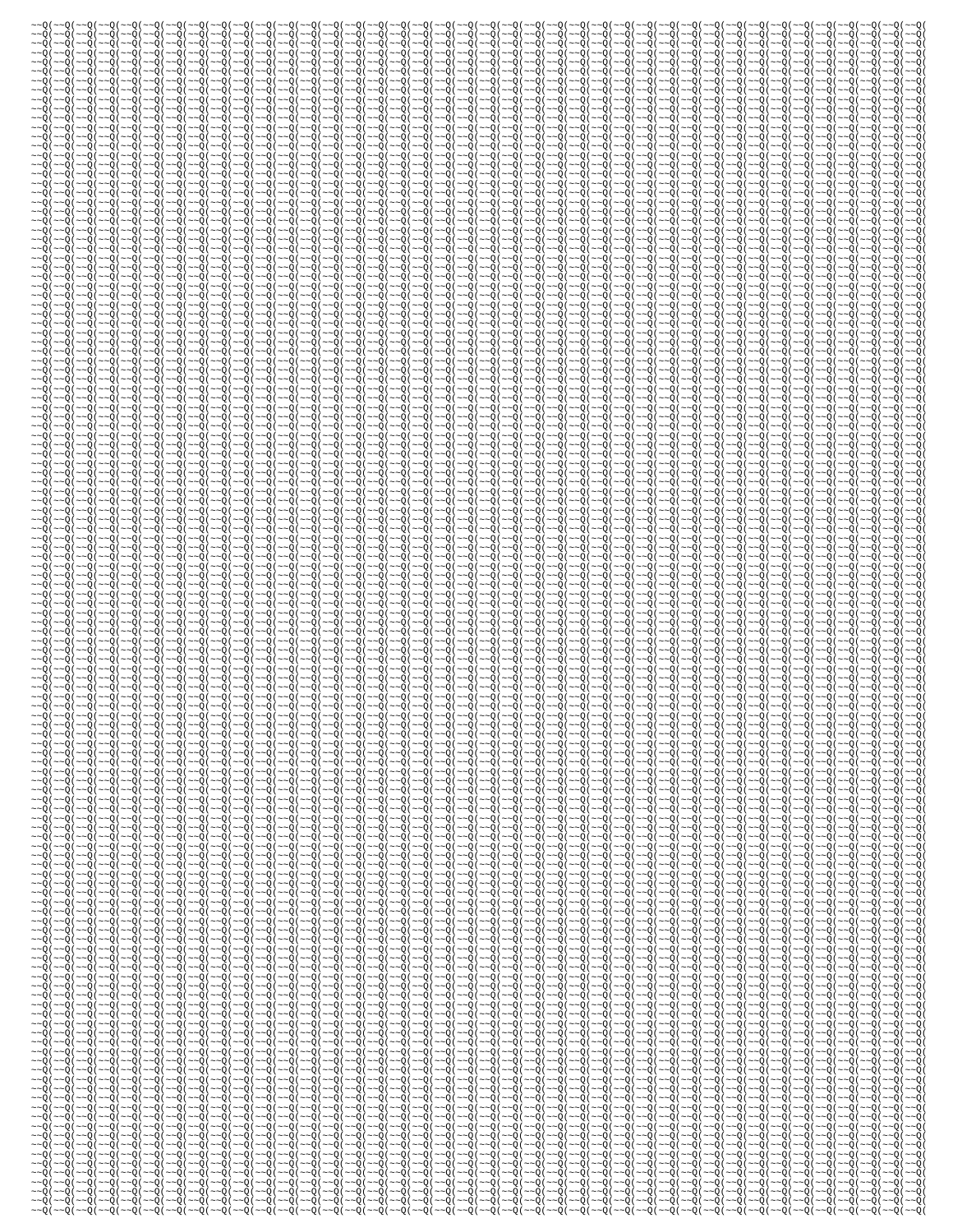~~Q(~~Q(~~Q(~~Q(~~Q(~~Q(~~Q(~~Q(~~Q(~~Q(~~Q(~~Q(~~Q(~~Q(~~Q(~~Q(~~Q(~~Q(~~Q(~~Q(~~Q(~~Q(~~Q(~~Q(~~Q(~~Q(~~Q(~~Q(~~Q(~~Q(~~Q(~~Q(~~Q(~~Q(~~Q(~~Q(~~Q(~~Q(~~Q(~~Q( . .

. . . Sorry about that!

. Not all of the ASCII bytes are considered-printable, either. For \*\*\*5. The CISC Ridiculous \*\*<br>. example, 0x14 means DEVICE CONTROL 4 in ASCII, forever enshrined as that<br>. useless idea. Even DOS didn't think it was useful . display it. .

The range of actually printable characters are:  $24,25$ <br>26.  $26$ 

. 0x0D. CARRIAGE RETURN 28-2B SUB reg|mod/rm . . 0x20. SPACE 2C,2D SUB AL/AX/EAX <- imm . . ... (all the keyboard characters are from 0x20-0x7e) 2E CS segment override prefix . . 0x7E. ~ 2F DAS Decimal Adjust AL after subtraction .

... and no others. 0x0A and 0x0D are actually pretty questionable,  $30-33$  XOR reg|mod/rm<br>
..because UNIX, MacOS and DOS/Windows could not agree on whether a line  $36$  SS Sex AL/AX/EAX <- imm<br>
..ends with newline, carriage . and DOS/Windows could not agree on whether a line<br>
ends with newline, carriage return, or carriage return and then newline.<br>
This paper is concerned with reliably prints because UNIX, MacOS and DOS/Windows could not agre

. 3F AAS ASCII Adjust After Subtraction . . ! " # \$ % & ' ( ) \* + , - . / 0 1 2 40-47 INC multibyte register . . 3 4 5 6 7 8 9 : ; < = > ? @ A B C D E 48-4F DEC multibyte register . . F G H I J K L M N O P Q R S T U V W X 50-57 PUSH multibyte register . . Y Z [ \ ] ^ \_ ' a b c d e f g h i j k 58-5F POP multibyte register . . l m n o p q r s t u v w x y z { | } ~ 60 PUSHA Push all registers . . 61 POPA Pop all register .

A specified to be disciplined in this paper about writing and the specified of segment bounds<br>
A hexadecimal numbers in C notation, like 0x42 to stand for 66. The x86<br>
A specified of segment selector<br>
A specified of segmen

\*\* 3. Printable x86 \*\*<br>
. Since only 37% of bytes are printable, if you inspect (i.e., "cat") an 56.6F 0UTS DX <- DS<br>
. Since only 37% of bytes are printable, if you inspect (i.e., "cat") an 56.6F 0UTS DX <- DS:<br>
. executa

. This string is used to test antivirus software, because you can hide<br>
. this string away inside some file and then see if the antivirus software<br>
. can successfully find it (?). What's cool about this string is that if w

- . . . It was written by hand. Though it's easy to change the message Without the MOV instruction, how do we do loads and stores? . . it prints, everything else about it is extremely delicate. .
- . Because it's in a COM file, it only has access to a single . . 64k segment, which must hold the code, data, and stack. How do we implement bitwise OR with the given instructions? .
- . the processor ends up executing several non-printable opcodes.<br>. This is like telling the waiter that you don't eat poultry but are the displacement must be printable, which means it is always a<br>. eggs are okay, and then

The think they are each interesting. (If you are not going to read the whole<br>
. called ABC. It produces completely printable executables from C code.<br>
. While self-modifying code is a powerful technique, it makes this prob

. \* Not every C feature is implemented. Some of these are just not feasible the header of the program needs to be printable too. We can rule out .<br>. and some I just didn't get to before the deadline. The shortcomings sever

- 
- 
- Due to some constraints, it has to produce reasonably good (small) code, or the compilation strategy will fail;
- 
- 
- . Notably, superficially you can't load arbitrary numbers into<br>. registers, jump backwards, or interact with the operating system; This program cannot be run in DOS mode.
	- Many remaining instructions can only be used in weird addressing modes;
	- Several standard techniques for assembling programs don't work due to the subset targeted;
	- The program's header must also be printable, which puts constraints on its size and layout;
	-

. +---------------------------------------------------------------------+ segmentation! . . | By now you've probably guessed from the gibberish you've been |\ . . | seeing that this paper is itself the output of ABC; that is, this | | . . | this paper is also an executable file. If so, you guessed correct!! | | \*\* 7. Segmentation break! \*\* . . +---------------------------------------------------------------------+ | .

- 20-23 AND  $reg | mod / rm$ <br>24,25 AND AL/AX/EAX <- imm
- 
- . 26 ES segment override prefix . . 0x0A NEWLINE 27 DAA Decimal Adjust AL after addition .
	-
	- -
		-
	-
	-
	-
	- -
	-
	-
	-
	-
	-
	-
	-
	-
	-
	-
	-
	-
	- \*\* 3. Printable x86 \*\*<br>
	\*\* 3. Printable x86 \*\*<br>
	69 IMUL 69 IMUL 66 AV 67 INS ES:DI <- DX<br>
	66,6F OUTS DX <- DS:SI
		-
		-

. 0x42 means AND AL <- 0x42. In these cases, the arguments must of course .<br>. X5O!P%@AP[4\PZX54(P^)7CC)7}\$EICAR-STANDARD-ANTIVIRUS-TEST-FILE!\$H+H\* also be printable, which limits what we can do with them, sometimes .

- . . . EICAR-STANDARD-ANTIVIRUS-TEST-FILE! How can we load an arbitrary number (e.g. an address constant) into . . a register? Note that the immediate value in something like "PUSH imm" . . The EICAR Test File is clever, but there are a few problems with it: must be printable. .
	-
	- Without the INT instruction, how can we even exit the program?
	-
- . . . - Most damningly, like many viruses it uses "self-modifying code" - "The Jcc (e.g. JNZ, JAE) instructions take only an absolute displacement. .<br>. to first rewrite itself into different opcodes. This means that
	-

hatches into a chicken right after they bring it to you. Come on.<br>
I will explain those problems and my solutions in later sections; I<br>
I while spectral a completely printible executables from C code.<br>
Called ABC. It produ

. . . Source code for this project is available at: http://tom7.org/abc In order for the compiler's output to be executable, it needs to be in a . . file that the operating system recognizes as program. This means that .

. On Linux, executables are ELF files. The first byte of these files is . . always 0x7F "DELETE", which is not printable. Several other bytes in the . . \*\* 4. Difficulties \*\* header have to be zero. .

.<br>This is a challenging programming problem!<br>This is a challenging programming problem!<br>The section of the compliser of unprintable bytes whose hexadecimal<br>Called MH\_EXECUTE to be 0x02, among other problems. It also requir

code, or the compilation strategy will fail;<br>
. The modern version of this<br>
. The modern version of this<br>
. The modern version of this<br>
. The modern version of this<br>
. The modern version of this<br>
. The modern version of th

and then exit. Windows recognizes a secret code that tells it to ignore that part and look at the \*real\* program.

. due to the subset targeted;<br>• this eliminates the main executable formats for the modern x86 .<br>• The program's header must also be printable, which puts constraints . That is a possibility? . The program is a COM file, s

. A DOS .COM file has no header. The entire program is just inserted into . . - Unreasonable SIGBOVIK policies require that papers not be xxx-tra memory at the address 0x0100 and starts running. This level of . . large-size. simplicity is a dream for a SIGBOVIK Compiler Author, but it has a fatal . . flaw. In order to understand, we need to take a break and talk about .

. . +..............................................................................................................................................................+

. \\_\_\_\_\_\_\_\_\_\_\_\_\_\_\_\_\_\_\_\_\_\_\_\_\_\_\_\_\_\_\_\_\_\_\_\_\_\_\_\_\_\_\_\_\_\_\_\_\_\_\_\_\_\_\_\_\_\_\_\_\_\_\_\_\_\_\_\_\_\| DOS is a 16-bit operating system, and a 16-bit number can only denote . . 65,536 ("64k") different values. To allow programs to address more than . . .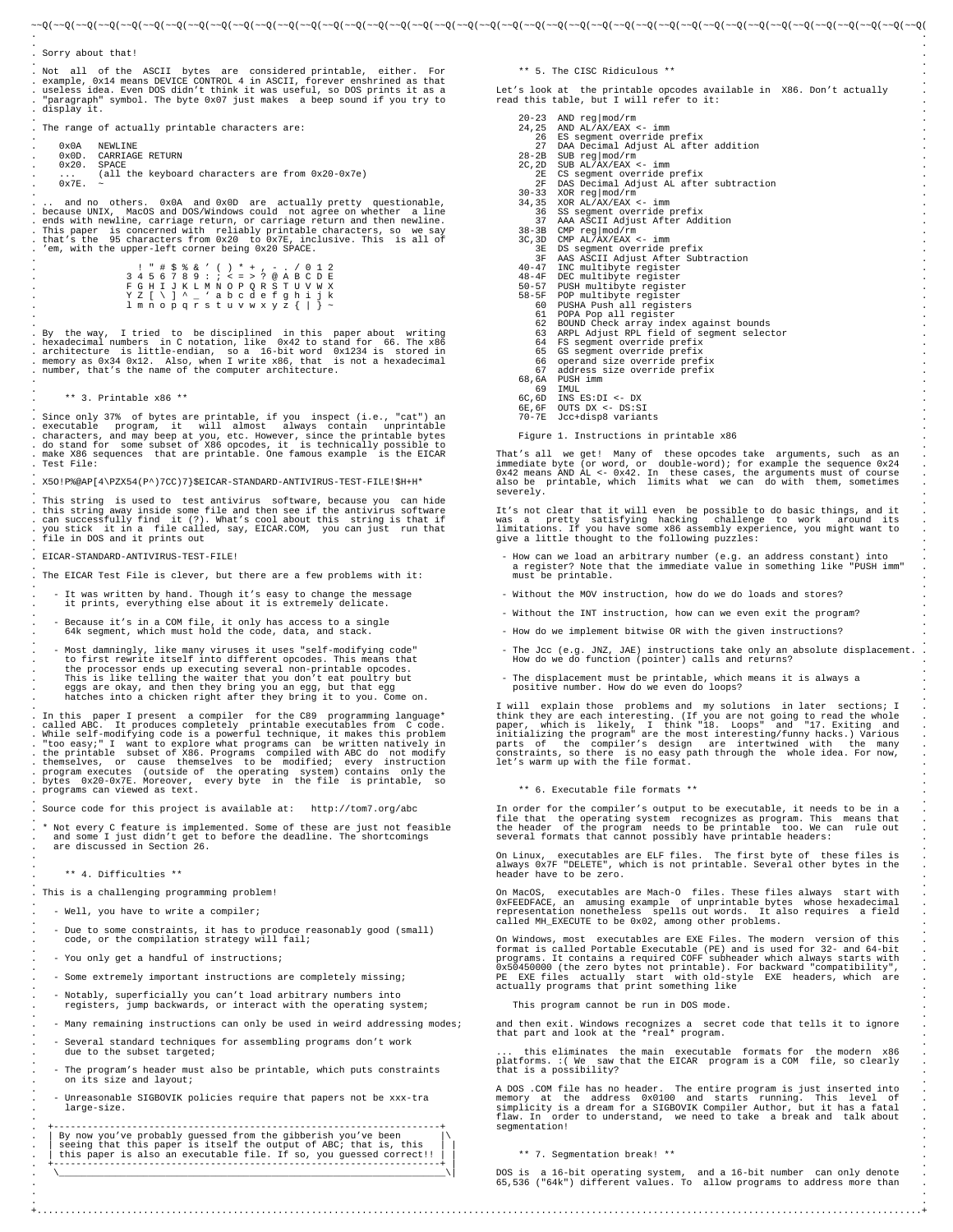64k of memory, Intel introduced "seqments" into the 8086. These are a . 64k of memory, Intel introduced "segments" into the 8086. These are a<br>
. nightmare for programmers, and when I was a teenager I thought I could<br>
. perhaps live my whole life without really understanding them. We're<br>
. ac

- The segment registers are changed through different instructions than TEAPER.EXE .......<br>the regular registers. None are available in printable X86.
- 
- 
- 
- . . . The segment values are not predictable in DOS, because they depend . . on where DOS happens to place your program. \*\* 9. The Program Segment Prefix \*\* .

\*\* 8. Executable file formats, continued... \*\*

. In a DOS .COM file, CS, DS, ES, and SS are all initialized to the same<br>
. Naive, This is easy to think about, but it causes a super bad problem<br>
. For uss the header scottist inside the same segment as our code. The<br>
.

.<br>This leaves old-style 16-bit DOS EXE files, which do just barely work, and files and provision. We simply solve for some seg:off such that .<br>This is what ABC produces. EXE files afford much more flexibility, . (seg \* 16 . such as the ability to access up to 640kb (barring tricks) of memory.<br>. They also have many features that we do not need or want. An EXE header \*\* 11. Addressing modes, temporaries, calling convention \*\* . . . . . . . .

| offset field |                              | ABC's value         | ASCII         |                                                                  | variables are laid out in memory, how registers and temporaries are      |  |
|--------------|------------------------------|---------------------|---------------|------------------------------------------------------------------|--------------------------------------------------------------------------|--|
|              |                              | (little-endian)     |               |                                                                  | used, how arguments are passed to functions, and so on. There are lots   |  |
| 00           | magic number                 | $0x5A$ $0x4D$       | ΖM            |                                                                  | of such decision in ABC; some are basically normal and some are          |  |
|              | 02 extrabytes                | $0x7E$ $0x7E$       | $\sim$ $\sim$ |                                                                  | particular to the weird problems we have to solve. Let's talk about some |  |
|              | 04 pages in file             | $0x20$ $0x23$       |               |                                                                  | of the limitations of the instruction set that we have access to,        |  |
|              | 06 relocation entries        | $0x20$ $0x20$       |               | because those inform the low-level design.                       |                                                                          |  |
|              | 08 paragraphs in header      | $0x20$ $0x20$       |               |                                                                  |                                                                          |  |
|              | 10 minimum memory            | $0x20$ $0x20$       |               | In Figure 1, there are several instructions that look like this: |                                                                          |  |
|              | 12 maximum memory            | $0x20$ $0x20$       |               |                                                                  |                                                                          |  |
|              | 14 initial stack segment     | 0x50 0x52           | PR            | AND $req   mod / rm$                                             |                                                                          |  |
|              | 16 initial stack pointer     | $0x69$ $0x6e$       | in            |                                                                  |                                                                          |  |
|              | 18 checksum                  | $0x74$ $0x79$       | tv            | These are each a family of instructions like                     |                                                                          |  |
|              | 20 initial ins pointer       | (program dependent) |               |                                                                  |                                                                          |  |
|              | 22 code segment displacement | $0x20$ $0x20$       |               | $AND AX < -BX$                                                   | AND [12345] <- DI                                                        |  |
|              | 24 relocation table start    | $0x20$ $0x20$       |               | AND BX $\leftarrow$ [BP+SI+4]                                    | AND [EBP+12345] <- EBP                                                   |  |
|              | 26 overlav number            | $0x43$ $0x20$       |               |                                                                  |                                                                          |  |

Normally, the header is followed by the relocation table (if any; see the source (on the right) and destination are given by some bits in the instruction of encoding . The interaction is not in the instruction of encoding

| (not in mem) v | DS, ES        | CS | SS | (additional memory) |  |  |  |  |  |
|----------------|---------------|----|----|---------------------|--|--|--|--|--|
| reloc  <br>hdr | program image |    |    |                     |  |  |  |  |  |
| MOTUT DITE     |               |    |    |                     |  |  |  |  |  |

- . Overflow the "pages in file" (a page is 512 bytes, so 0x2320 is 4MB; [ECX+disp32] 001 81 89 91 99 A1 A9 B1 B9 . . way beyond the 1MB limit) field to provide a smaller effective value. [EDX+disp32] 010 82 8A 92 9A A2 AA B2 BA . . The file still needs to be pretty big. [EBX+disp32] 011 83 8B 93 9B A3 AB B3 BB .
	-
- 

the regular registers. None are available in printable X86.<br>
- However, we can make some instructions use a different segment<br>
. This results in an file size of 409,600 bytes, which I believe is the<br>
. register with one of

. It's not necessary to understand this diagram since you are looking at a . . - There are multiple different SEG:OFF pairs that reference the same 1:1 scale model right now, i.e., the program itself. I'll point these . . real address. sections out as we encounter them. .

.<br>We'll have to deal with segments for sure, but one consolation (?) is The Program Segment Prefix, or PSP, is 256-bytes at the beginning of the .<br>. that since we can't change the values, the program will only access the d . There are 6 segments, CS (code), DS (data), SS (stack), and three in any case, we get this for free whether we want it or not, for both.<br>COM and EXE files. Since this is just part of DS, programs will be able.<br>to read an

In any compiler, one must decide on various conventions for how

| AND $AX \leftarrow BX$ |  |                    |  | AND [12345] <- DI                    |  |
|------------------------|--|--------------------|--|--------------------------------------|--|
|                        |  | 11. דמותת! עם תדגג |  | $\lambda$ TDD $(12245)$ $\times$ TDD |  |

where the source (on the right) and destination are given by some bits<br>in the instruction's encoding. The instruction always acts between a

|                                                                          | r16/(r)            |         | AX CX DX BX SP BP SI DI                                               |
|--------------------------------------------------------------------------|--------------------|---------|-----------------------------------------------------------------------|
| DS, ES<br>CS<br>SS                                                       | $r32$ (/r)         |         | EAX ECX EDX EBX ESP EBP ESI EDI                                       |
| (additional memory)                                                      |                    | Req:    | 000 001 010 011 100 101 110 111                                       |
| (not in men) v<br>$\tau$<br>$\tau$                                       | Effective Address  | Mod R/M | Value of ModR/M Byte (in Hex)                                         |
|                                                                          | 00<br>[EAX]        | 000     | 00 08 10 18 *20 *28 *30 *38                                           |
| program image<br> hdr  reloc                                             | [ECX]              | 001     | 01 ?09 11 19 *21 *29 *31 *39                                          |
|                                                                          | [EDX]              | 010     | 02 ?0A 12 1A *22 *2A *32 *3A                                          |
|                                                                          | [EBX]              | 011     | 03 0B 13 1B *23 *2B *33 *3B                                           |
| NOTVIRUS.EXE                                                             | [sib]              | 100     | 04 0C 14 1C *24 *2C *34 *3C                                           |
|                                                                          | disp32             | 101     | 05 ?0D 15 1D *25 *2D *35 *3D                                          |
| . All of the values in the header are printable, which causes some       | [EST]              | 110     | 06 0E 16 1E *26 *2E *36 *3E                                           |
| difficulty. The problem stems from the fact that we must use values that | [EDI]              | 111     | 07 OF 17 1F *27 *2F *37 *3F                                           |
| are much larger than is reasonable for several fields; the smallest      | [EAX+disp8]<br>01  | 000     | *40 *48 *50 *58 *60 *68 *70 *78                                       |
| . 16-bit printable number is 0x2020, which is 8224. Several fields are   | [ECX+disp8]        | 001     | *41 *49 *51 *59 *61 *69 *71 *79                                       |
| measured in 16-byte "paragraphs" or 512-byte "pages" (anticipating their | [EDX+disp8]        | 010     | *42 *4A *52 *5A *62 *6A *72 *7A                                       |
| use in printable executables!), so these values can quickly get out of   | $[EBX+disp8]$      | 011     | *43 *4B *53 *5B *63 *6B *73 *7B                                       |
| hand. Naive values cause the program's effective memory requirements to  | $[sib+disp8]$      | 100     | *44 *4C *54 *5C *64 *6C *74 *7C                                       |
| be too large, and DOS does not load our program. Nonetheless, it is      | [EBP+disp8]        | 101     | *45 *4D *55 *5D *65 *6D *75 *7D                                       |
| possible. The gory details of the solution are documented in exe.sml,    | [ESI+disp8]        | 110     | *46 *4R *56 *5R *66 *6R *76 *7R                                       |
| but the crux of the solution involves the following tricks:              | [EDI+disp8]        | 111     | *47 *4F *57 *5F *67 *6F *77<br>7F                                     |
|                                                                          | [EAX+disp32]<br>10 | 000     | 80 88 90<br>98<br>A0 A8<br>B <sub>0</sub><br><b>B8</b>                |
| - Overflow the "pages in file" (a page is 512 bytes, so 0x2320 is 4MB;   | $[ECX+disp32]$     | 001     | 81<br>89 91 99<br>A1<br>A9<br>B1<br><b>B9</b>                         |
| way beyond the 1MB limit) field to provide a smaller effective value.    | [EDX+disp32]       | 010     | 8A 92 9A A2<br>82<br>AA<br><b>B2</b><br><b>BA</b>                     |
| The file still needs to be pretty big.                                   | [EBX+disp32]       | 011     | 8B 93<br>B <sub>3</sub><br>83<br>9 B<br>A3<br>AB<br><b>BB</b>         |
|                                                                          | [sib+disp32]       | 100     | 84<br>8C 94 9C A4<br>AC<br><b>B4</b><br>BC.                           |
| - Specify a much larger than usual "pages in header" (0x2020 $*$ 16 =    | [EBP+disp32]       | 101     | 8D<br>95<br>85<br>9D<br>A5<br>AD<br><b>B5</b><br><b>BD</b>            |
| 131kb). Since the header isn't loaded into memory, it doesn't count      | $[EST+disp32]$     | 110     | 86<br>8E<br>96 913<br><b>B6</b><br>BE.<br>A6<br>AE                    |
| against the program's memory needs. A really big header also gives       | $[EDI+disp32]$     | 111     | 8F<br>97<br>87<br>9F<br>A7<br>AF<br>B7<br>BF                          |
| us space to store the paper. You're looking at part of the "header"      | AL/AX/EAX<br>11    | 000     | C8<br>CO<br>D0 D8<br>E0<br>E8<br>F()<br>F8                            |
| right now.                                                               | CL/CX/ECX          | 001     | C1<br>C9<br>E1<br>F1<br>D1<br>D <sub>9</sub><br>E9<br>F9              |
|                                                                          | DL/DX/EDX          | 010     | C2<br>CA<br>D2 DA<br>E2<br>EA<br>F <sub>2</sub><br>FA                 |
| - Give technically invalid values for some fields (extrabytes, checksum, | BL/BX/EBX          | 011     | F3<br>C <sub>3</sub><br>CB<br>D3<br>DB<br>E3<br>EB<br><b>FB</b>       |
| overlay number); DOS doesn't actually seem to care about these.          | AH/SP/ESP          | 100     | C <sub>4</sub><br>CC<br>D4<br>DC<br>EC<br>FA<br>FC<br>E.4             |
| This helps us get a paper title that's almost readable.                  | CH/BP/EBP          | 101     | C <sub>5</sub><br>CD<br>D <sub>5</sub><br>E5<br>F5<br>DD<br>ED<br>FD. |
|                                                                          | DH/SI/ESI          | 110     | CE<br>C6<br>D6.<br>E6<br>EE<br>F6.<br>FE.<br>DE                       |
|                                                                          | BH/DI/EDI          | 111     | C.7<br>CF<br>D7<br>E7<br>EF<br>F7<br>FF<br>DF.                        |
|                                                                          |                    |         |                                                                       |
|                                                                          |                    |         |                                                                       |

. . +..............................................................................................................................................................+

.<br>The layout of a compiled program is roughly like this: The Sound of The Rigure 2. Addressing modes . . .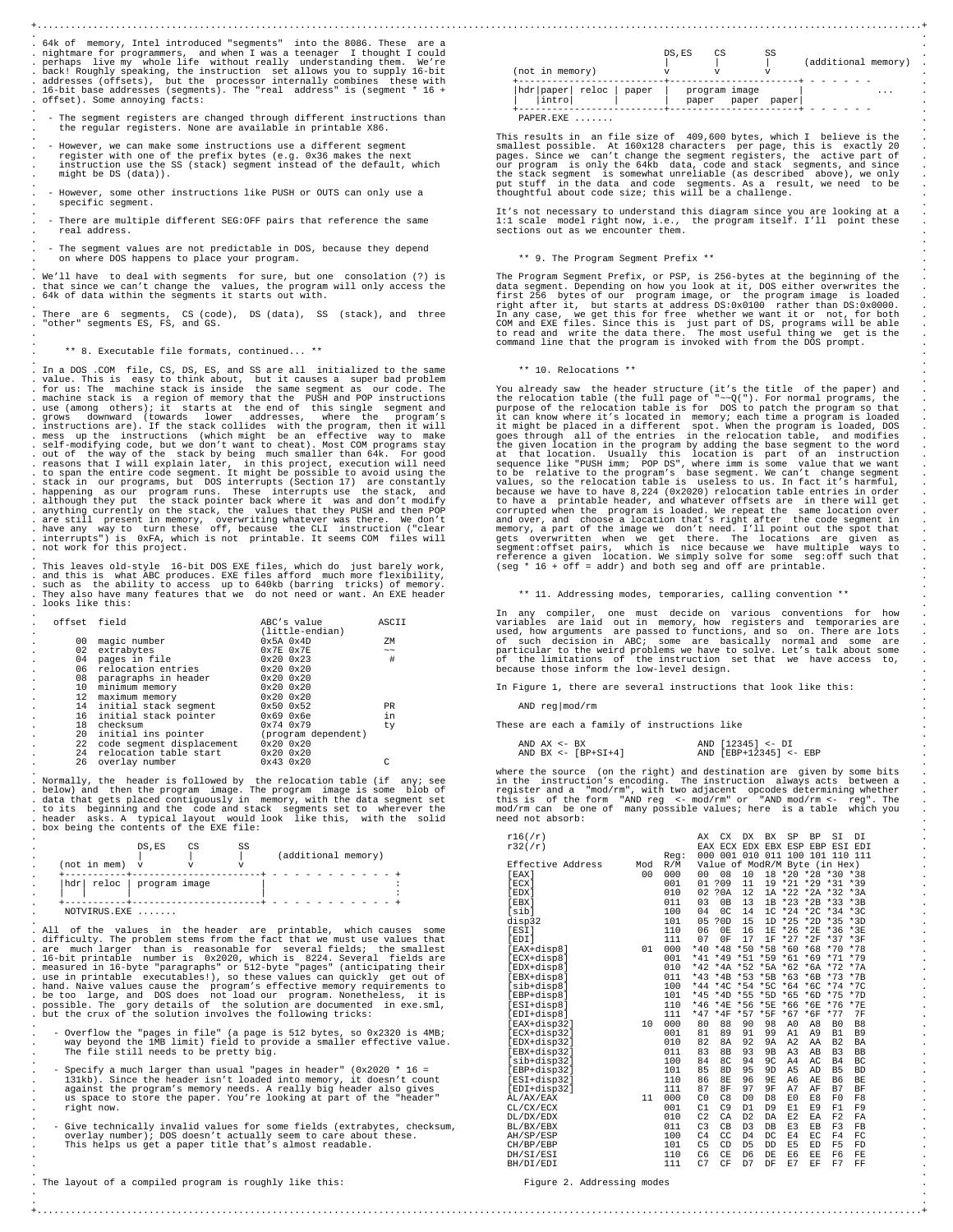- 
- 
- 

. puzzle is solved below). We often need to do much more work than this to configurations in k/n Power Hours [KNPH'14].<br>. perform a basic operation, and optimization is meaningful (especially<br>. things that reduce code size

. The [EBP+disp8] addressing mode denotes the location in memory at the this trick. Suppose that our goal is to load AH=0x12 and AL=0x34. If we . . address in EBP, plus the given 8-bit value (above, 0x22). Note that to don't know anything about AX, we can zero it with two AND instructions. . . encode this mod/rm, we need to write the displacement byte in the Then we can emit the instructions to load 0x12 starting from the known . . opcode, so it must be printable. The EBP register will therefore value 0x00. Then this sequence: . . actually always point 32 bytes before the first temporary, so that . . temporary 0 is accessed as [EBP+0x20]. instruction AH AL stack (ww, xx, yy, zz stand for . . ww 0x12 xx yy zz ... some arbitrary junk) .

- 
- 
- . 0x12 0x30 xx yy zz ... . . A traditional C compiler uses the machine stack to store local .

- . Both stacks (and the machine stack) advance when we make a function<br>. call, so that the values of locals and temporaries persist across the "<br>. function call. ABC only stores the return address on the machine s
- 

. When programming X86 like a normal person, a very common task is to put ... various ... set ax <- 0x0000 ... ising tricks above ... an arbitrary number (for example, the address of a global, or a value ... an arbitrary n . To write to memory, we do: .

. 0xB8 0x34 0x12 MOV AX <- 0x1234 .

+..............................................................................................................................................................+

We do have some ability to load values. For example, we can encode

### . AND AX  $\lt\sim$  0x2020

.<br>. since 0x2020 is printable. This clears most of the bits in AX, and then \*\*\* 14. Bitwise OR \*\* \*\*\* . . . . . .

. will always clear the remainder, since (0x40 & 0x20 = 0x00). With AX trick.<br>. containing 0x0000, we could then repeat "INC AX" 1,234 times to reach 1 1 0 0 A . . . . . . . . . . . . . . .<br>. the desired value. This totall

There are often more direct routes. We can XOR and SUB and AND with<br>
printable 8- or 16-bit immediate values in addition to INC and DEC.<br>
There is probably no "closed form" solution for the quickest route to a<br>
print valu

We build a routine that generates a series of  $x86$  instructions that load<br>
. A -bit value into AX using them into AX using a gross trick. To load an<br>
. A -bit values and jamming them into AX using a gross trick. To load

. The "scaled index byte" (sib) has another table with 224 entries, which<br>
. We won't get into. There is also a similar, but crazier, table for 16<br>
. bit addresses and 8 bit operands. Note that only part of this table is<br>

+..............................................................................................................................................................+

some location in memory.<br>
This works well, with only an average of 2.54 bytes of instructions<br>
. This works well, with only an average of 2.54 bytes of instructions<br>
. For example, AND DI <- [EDX] is allowed, but AND AX <

0. To perform a basic subtraction operation, whereas a traditional compiler<br>
. is likely to emit an instruction like<br>
. 0x29 0xC2 SUB AX <- DX<br>
. 0x29 0xC2 SUB AX <- DX<br>
. 0x29 0xC2 SUB AX <- DX<br>
. ABC emits a sequence li

Once we can load an arbitrary byte into AL, we can fill all of AX with this trick. Suppose that our goal is to load AH=0x12 and AL=0x34. If we don't know anything about AX, we can zero it with two AND instructions. Then w

| . accually always point to bytes before the filst temporaly, so that<br>. temporary 0 is accessed as [EBP+0x20].                        | instruction | AH AL<br>$ww$ $0x12$ | (ww, xx, yy, zz stand for.<br>stack<br>some arbitrary junk).<br>XX VV ZZ |  |
|-----------------------------------------------------------------------------------------------------------------------------------------|-------------|----------------------|--------------------------------------------------------------------------|--|
| . With this idea in mind, here is a summary of ABC's low-level design:                                                                  | PUSH AX     |                      |                                                                          |  |
| . - A C pointer is represented as a 16-bit address into the data segment.                                                               | PUSH 0x3040 | $ww$ $0x12$          | $0x12$ ww $xx$ yy $zz$                                                   |  |
|                                                                                                                                         |             | ww 0x12              | $0x40$ $0x30$ $0x12$ ww xx yy zz                                         |  |
| . - Anything addressable therefore needs to be stored in DS. This includes<br>global variables, local variables and function arguments. | INC SP      | ww 0x12              | $0x30$ $0x12$ ww xx yy zz                                                |  |
| . - Global variables are just allocated at compile time to some locations                                                               | POP AX      | $0x12$ $0x30$        | WW XX YY ZZ                                                              |  |
| near the beginning of DS.                                                                                                               | INC SP      | $0x12$ $0x30$        | XX VV ZZ                                                                 |  |

A craditional Compler uses the maintain a variables, but since these need to be in DS, not SS, we maintain a<br>
separate stack of arguments and locals in DS, which starts after the the stack. This trick places two words adja eparate stack of arguments and locals in DS, which state the stack. This trick place was diacent on the stack,<br>
alobal variables and grows towards larger addresses. This is called the<br>
. so that we can use [EBX+disp8] to e

- Aside from EBX, EBP, and ESP (the machine stack pointer), all other and the useful kind of instruction is MOV AX <- [EBP+0x20], which moves<br>
. registers can be used for any purpose.<br>
Next, we need to implement a number o

| ;; save value to write<br>PUSH AX<br>$0 \times 50$                                                                                                 |  |
|----------------------------------------------------------------------------------------------------------------------------------------------------|--|
| . We don't have this instruction available, since its opcode 0xB8 is not<br>:: using tricks above<br>$set$ ax $\leftarrow$ 0x0000<br>various       |  |
| AND $[EBP+0x20] < -AX$<br>printable. Moreover, we need to be able to load arbitrary values, not<br>0x67 0x21 0x45 0x20<br><i>;;</i> clears to zero |  |
| . just printable ones (but the value is part of the instruction encoding).<br>$0 \times 58$<br><i>ii</i> restore value<br>POP AX                   |  |
| $XOR$ $EBP + 0x20$ $\le -AX$<br>0x67 0x31 0x45 0x20<br><i>;;</i> write it<br>.                                                                     |  |

AND AX <- 0x2020 This is almost... nice! But don't worry, it gets grosser.

. . . AND AX <- 0x4040 We don't have the OR instruction, but it can be computed with this .

| $\mathbf{1}$ | 0 | 1 |   | А<br><b>B</b>           |  |
|--------------|---|---|---|-------------------------|--|
|              |   |   |   |                         |  |
| $\mathbf{1}$ |   |   |   | A AND B                 |  |
| 0            |   |   | 0 | A XOR B                 |  |
| 0            | U | 0 | 0 | (A AND B) AND (A XOR B) |  |
|              |   |   |   | (A AND B) OR (A XOR B)  |  |
| 1            |   |   |   | $(A AND B) + (A XOR B)$ |  |
|              |   |   |   |                         |  |

. .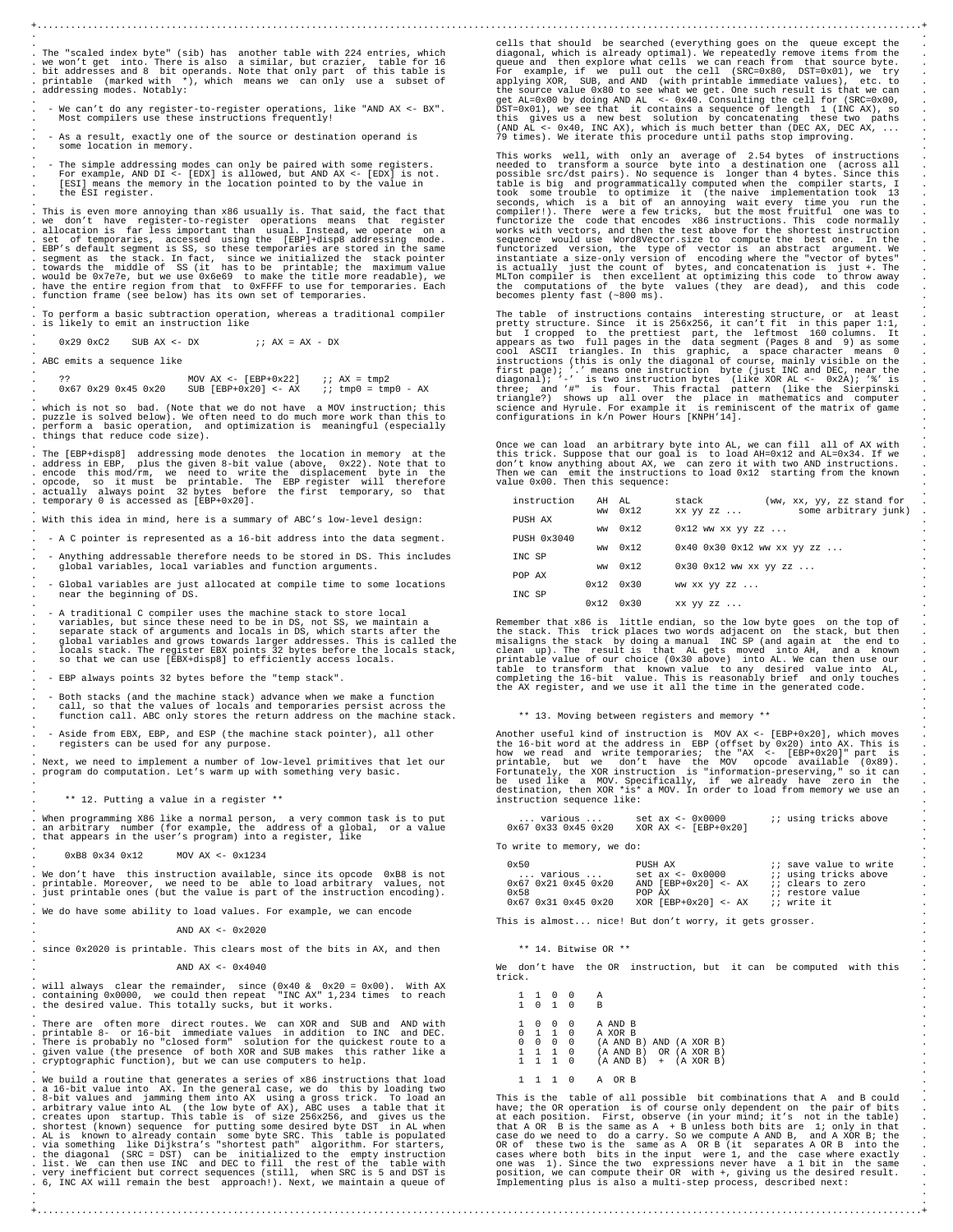+..............................................................................................................................................................+

. in  $\blacksquare$ imm\_ax16 acc (Word16.fromInt 0xFFFF) /  $XOR$  (S16, A <- EBP\_TEMPORARY  $src\_tmp)$  ??  $f_{\text{OUS}}$  (S16, EBP\_TEMPORARY dst\_tmp <~ A) -- AX  $\text{SUS}}$ 

. The approach is to XOR the source value with OXFFFF and then increment<br>
Although the system content in the system of the system of the system of the system of the system of the system of the system of the system of the s . situations. Some of my worst bugs were from this; it would be cleaner if waiter to serve the ovo lacto vegetarian with vegetarian food that .<br>The accumulator actually simulated the instructions to update its own and caus

| $set DI \leftarrow 0$          | <i>ii</i> macro                            |
|--------------------------------|--------------------------------------------|
| $XOR DI \leftarrow$ [EBP+0x20] | :: appropriate addr temporary offset       |
| $set$ $SI$ $\leftarrow$ 0      | <i>ii</i> macro                            |
| $XOR SI < -$ [DI]              | ;; read from the address into SI           |
| set $[EBP+0x24] < -0$          | <i>;;</i> appropriate dst temporary offset |
| $XOR$ $FRP+0x24$ $\leq$ ST     | <i>;;</i> store it                         |

that's possible if the destination temporary and address temporary are one of the same slot. This situation rarely occurs naturalistically, since it<br>
. Would correspond to unusual Code like (int\*)x = (int\*)\*x. However, it<br>

| $set DI \leftarrow 0$<br>$XOR DI \leftarrow$ [EBP+0x20] | ;; macro<br>:; load the address into DI.      |
|---------------------------------------------------------|-----------------------------------------------|
| XOR DI <- [DI]                                          | $\{1, 1\}$ T = $\{1, 2\}$ T $\sim$ $\{1, 2\}$ |
| $XOR$ $EBP+0x20$ $\leq$ DI                              | :: tmp = address ^ address ^ value            |

The first two steps are reasonable, and put the address into DI. We want and excel), and excel in eilingal ARPL instruction. This will the simpler interrupt on the simpler interrupt on the illegal ARPL in the TMT 0x21 cod

. Stores are the same idea. The trick actually applies there too, but - when the interrupt is triggered, it clears the interrupt flag (so . . .<br>. isn't useful because it doesn't save us instructions, and because it is . . . uncommon for the address and value to be the same temporary in a store running). Only a few instructions, which we don't have access to, .<br>. operation (store is not really the opposite of load in this sense; both can res

.<br>. We also want to be able to exit the program when we're done. This is<br>. normally done by making a "system call" to an operating system routine . .

\*\* 15. Keeping track of what's up with the accumulator \*\* is the system calls by triggering a processor interrupt with the INT instruction, which is a way of tellight of the INT instruction, which is a way of tellight of t

.<br>TIMT 0x21 is so common that it appears in the Program Segment Prefix .<br>That's always loaded at the beginning of the data segment. It's just .<br>Itting there amidst some zeroes: .<br>Sitting there amidst some zeroes:

| $\ldots$ $\ldots$ $\ldots$ $\ldots$ $\ldots$ $\ldots$ $\ldots$ $\ldots$ $\ldots$ |           |               |                   |  |
|----------------------------------------------------------------------------------|-----------|---------------|-------------------|--|
| XOR (S16, A <- EBP TEMPORARY src tmp) ??                                         | DS:0x004A | 0x000x00      | ADD [BX+SI] <- AL |  |
| forget reg16 M.EAX //                                                            | DS:0x004C | 0x000x00      | ADD [BX+SI] <- AL |  |
| INC AX ??                                                                        | DS:0x004E | 0x000x00      | ADD [BX+SI] <- AL |  |
| forget reg16 M.EAX //                                                            | DS:0x0050 | $0xCD$ $0x21$ | INT 0x21          |  |
| SUB (S16, EBP TEMPORARY dst tmp $\leftarrow$ A) -- AX                            | DS:0x0051 | 0xCB          | RETF              |  |
| end                                                                              | DS:0x004E | 0x000x00      | ADD [BX+SI] <- AL |  |
|                                                                                  | DS:0x004E | 0x000x00      | ADD [BX+SI] <- AL |  |
|                                                                                  |           |               |                   |  |

% Since the accumulator is purely functional, another cool thing we can do<br>
. pick the best one. For example, when we decrease EBP right before<br>
. pick the best one. For example, when we decrease EBP right before<br>
. pick

. Something like<br>
something like<br>
something like<br>
something like<br>
something like<br>
something like<br>
set DI <- 0<br>
is any copyrinte addr temporary offset<br>
set DI <- 0<br>
is appropriate addr temporary offset<br>
set SI <- 0<br>
is app

. is read the address of the INT 0x21 handler at 0x0000:0x0084, and write . . set DI <- 0 ;; macro it over the INT 0x06 (illegal instruction) handler. Luckily the FS . . XOR DI <- [EBP+0x20] ;; load the address into DI. segment is set to 0x0000 when our program starts (we can't change it), . . XOR DI <- [DI] ;; DI = DI ^ \*DI (!?) so we can use the FS segment override instruction to access the . . XOR [EBP+0x20] <- DI ;; tmp = address ^ address ^ value beginning of RAM. Once we overwrite the address, then whenever we want . . we can set up argument registers for the system call "exit" (AH = 0x4c, .

- 
- . "Store16 addr\_tmp <- src\_tmp"). because interrupts would stop firing. . . .

. Neither of these issues are a problem for the exit system call, since we . . \*\* 17. Exiting and initializing the program \*\* only exit once. YOEO! .

. . +..............................................................................................................................................................+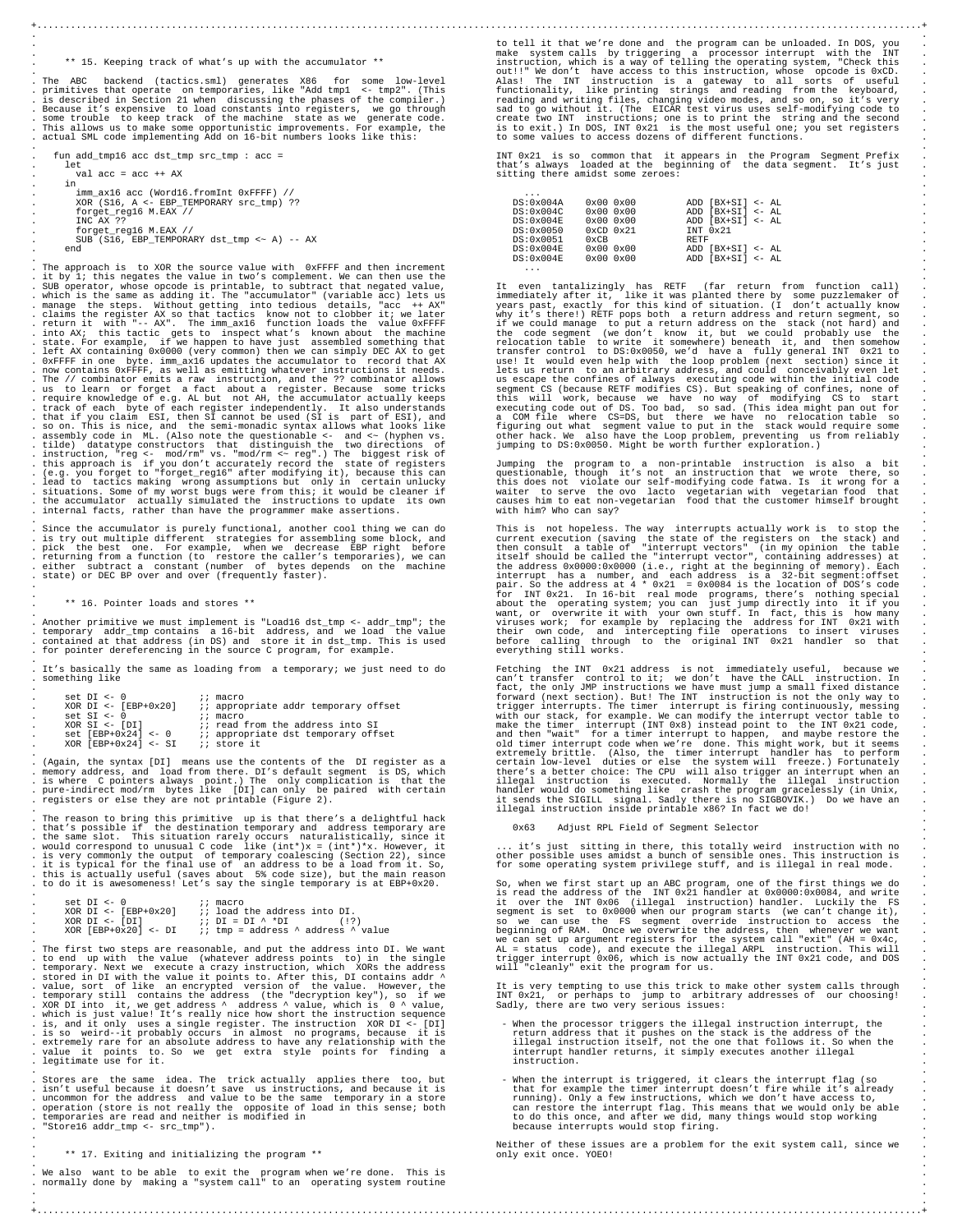.<br>The ARPL instruction takes two argument bytes which just have to be .<br>. printable; the instruction we actually encode is

 $ARPL [ECX+0x61] < -DI$ 0x63 0x79 0x61

The ASCII sequence is "cya", as in see ya, which we follow with an unexecuted exclamation mark for emphasis. You can find the string "cya!" in the code segment on page 16 if you're good at Where's Waldo stuff!

\*\* 18. Loops \*\*

The last major problem involves control flow. In printable  $x86$  we have available a family of instructions Jcc+disp8. Jcc stands for "jump (on) condition code", and consists of 15 opcodes:

|                      | char         | opcode        |            |                         | Also known as |
|----------------------|--------------|---------------|------------|-------------------------|---------------|
| $\cdot$              | p            | 0x70          | JO         | Jump if overflow        |               |
| $\ddot{\phantom{0}}$ | đ            | 0x71          | JNO        | Jump not overflow       |               |
| $\blacksquare$       | r            | 0x72          | JB         | Jump below              | JNAE, JC      |
| $\cdot$              | s            | 0x73          | <b>JNB</b> | Jump not below          | JNB, JAE, NKC |
| $\mathbf{r}$         | t            | 0x74          | JZ         | Jump zero               | JЕ            |
| $\ddot{\phantom{0}}$ | u            | 0x75          | JNZ        | Jump not zero           | JNE           |
| ¥.                   | $\mathbf{v}$ | 0x76          | JBE        | Jump below or equal     | JNA           |
| $\blacksquare$       | w            | 0x77          | JNBE       | Jump not below or equal | JA            |
| $\cdot$              | x            | 0x78          | JS         | Jump if sign            |               |
| $\cdot$              | У            | 0x79          | JNS        | Jump not sign           |               |
| ٠                    | $\mathbf{z}$ | 0x7A          | JP         | Jump if parity even     | JPE           |
| $\bullet$            |              | 0x7B          | JNP        | Jump if parity odd      | JPO           |
| $\ddot{\phantom{a}}$ |              | 0x7C          | JL         | Jump less               | JNGE          |
| ٠                    |              | 0x7D          | JNL        | Jump not less           | JNL           |
|                      |              | $0 \times 7E$ | JLE.       | Jump if less or equal   | JNG           |

. This is a fairly full set of conditions (although we are missing the<br>. last one, JNLE/JG, with opcode 0x7F). Each of these consults the<br>. processor's FLAGS register and tests for a certain condition. FLAGS is<br>updated on

.<br>These particular instructions are Jcc+disp8, so we provide an 8-bit.<br>displacement. The address of the current instruction is stored in the.

EIP ("instruction pointer") register. When EIP points at Jcc+disp8 instruction, EIP is set to the instruction immediately after it (EIP+2) and then if we jump, incremented further by disp8. The disp8 by the is treated as s bytes.

This subset won't even be Turing-complete if we can't jump backwards;<br>all programs will terminate because the instruction pointer only<br>increases. What actually happens when we reach the end of the code<br>segment? If EIP is despite us struggling with 16-bit segments and offsets. This instruction<br>is right after the code segment, and indeed contains whatever followed<br>our code segment in the program image. So we could conceivably break<br>free of t

| F condition                        |             |
|------------------------------------|-------------|
| THEN                               |             |
| EIP <- EIP + SignExtend(DEST)      |             |
| IF OperandSize = $16$              |             |
| <b>THEN</b>                        |             |
| $RTP < - RTP AND 0000$ FFFFH;      |             |
| FT:                                | (sic -tom7) |
| ELSE $(*$ OperandSize = 32 *)      |             |
| IF EIP < CS.Base OR EIP > CS.Limit |             |
| #GP                                |             |
|                                    |             |

FI;

Specifically, if we are right at the end of the code segment, and our jump's displacement takes us past the end, then we "wrap around" to the beginning, because EIP is bitwise-anded with 0xFFFF. This means that our program the beginning.

We're approaching the data section now, so it's time to take another break! Here it is:

[Now you're looking at the PSP.

The address of the opening square bracket is DS:0000, but this gets overwritten by DOS on load. (Right here is where the commad line is placed by DOS, up to 1/27 bytes. Before the open paren is its length in a byte, 0...)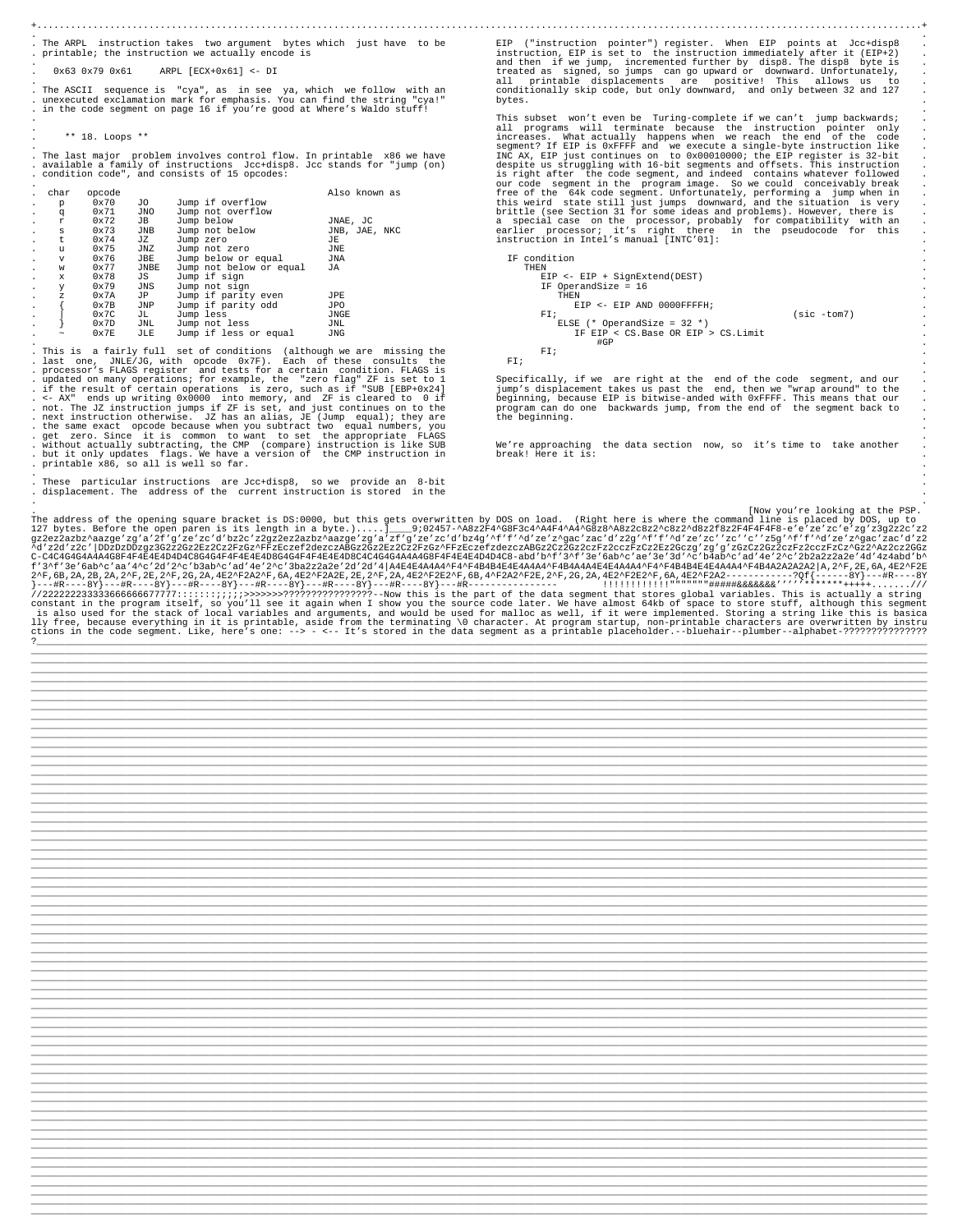|  | $-8@@8-$ .<br>്ട രരമരരരരരരരരരരരരരരരരെ |  |
|--|---------------------------------------|--|
|  |                                       |  |
|  |                                       |  |
|  |                                       |  |
|  |                                       |  |
|  |                                       |  |
|  |                                       |  |
|  |                                       |  |
|  |                                       |  |
|  |                                       |  |
|  |                                       |  |
|  |                                       |  |
|  |                                       |  |
|  |                                       |  |
|  |                                       |  |
|  |                                       |  |
|  |                                       |  |
|  |                                       |  |
|  |                                       |  |
|  |                                       |  |
|  |                                       |  |
|  |                                       |  |
|  |                                       |  |
|  |                                       |  |
|  |                                       |  |
|  |                                       |  |
|  |                                       |  |
|  |                                       |  |
|  |                                       |  |
|  |                                       |  |
|  |                                       |  |
|  |                                       |  |
|  |                                       |  |
|  |                                       |  |
|  |                                       |  |
|  |                                       |  |
|  |                                       |  |
|  |                                       |  |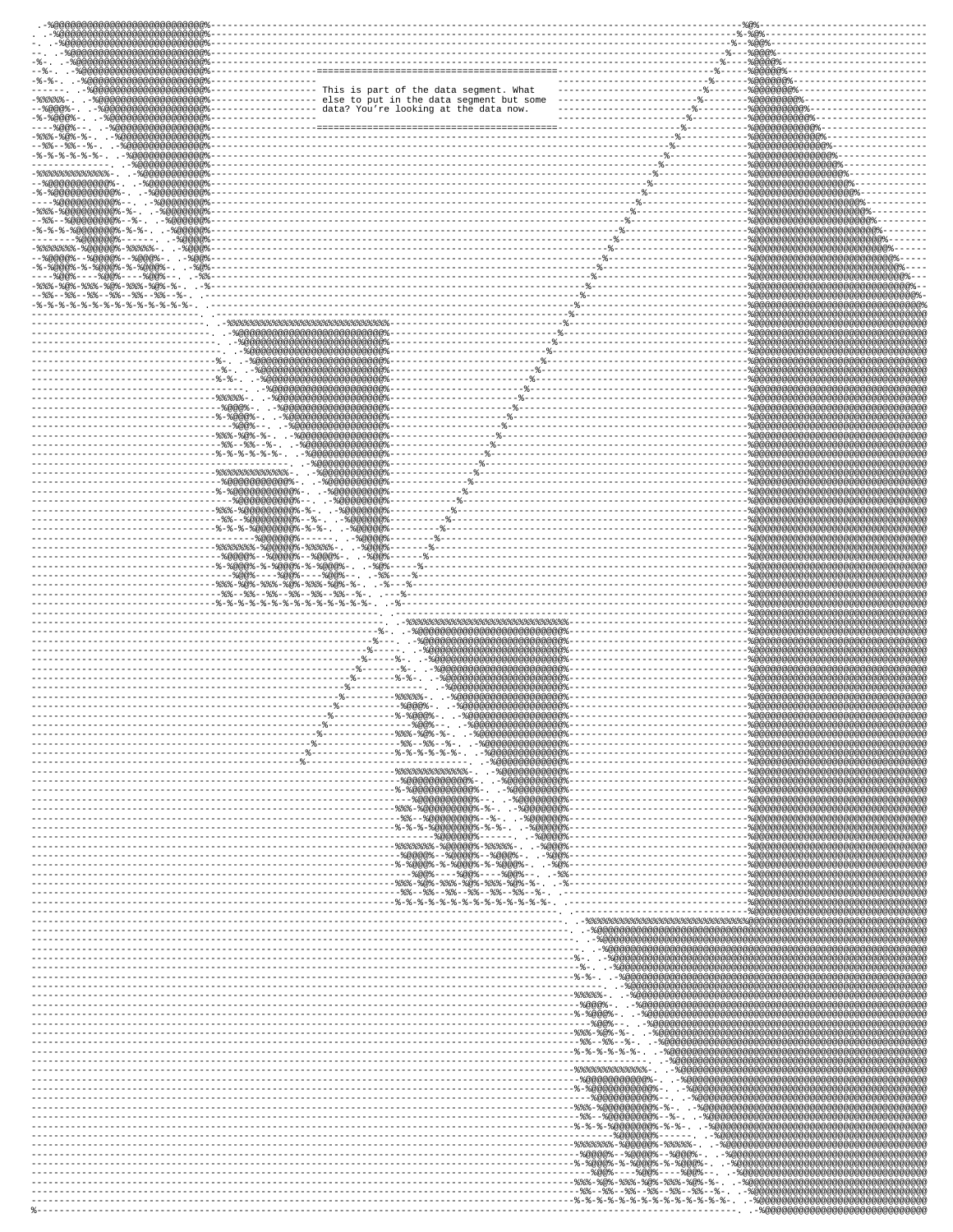| -%-%@@@%-%-%@@@@@@@@@@@@ |  |
|--------------------------|--|
|                          |  |
|                          |  |
|                          |  |
|                          |  |
|                          |  |
|                          |  |
|                          |  |
|                          |  |
|                          |  |
|                          |  |
|                          |  |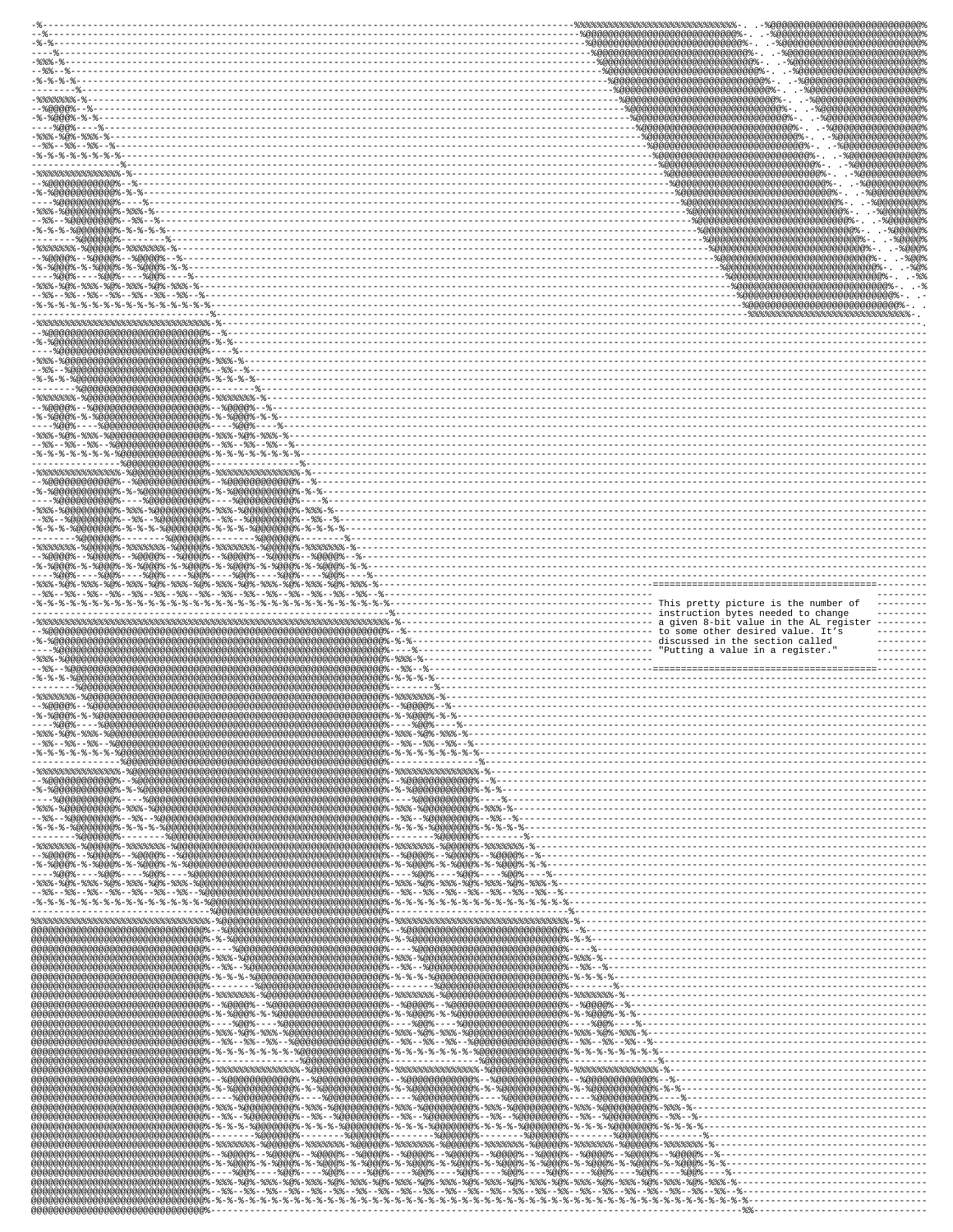Anyway, one backwards jump is enough! We can set things up so that<br>whenever we need to jump backwards, we instead jump forward until we're<br>at the end of the segment, then jump across that boundary (overflowing<br>back to the

One other issue with jumps is that we can only jump a fixed distance;<br>there is no equivalent to "MOV EIP <- AX" to jump to a computed<br>location. We need this functionality to implement two C features:<br>Function pointers (the

\*\* 19. The ladder \*\*

To solve the various problems with jumps, we build the program around<br>what's called a "ladder" in the code. The whole program is broken up<br>into small blocks of code. Each one is given a sequential "number" (this<br>has nothin  $code$ 

DEC SI JNZ +disp8

where disp8 is a printable displacement that brings us downward to the next block. We decrement the SI register to count down to the block we want, and if it is Not Zero yet, then we imput o the next one. If zero, we execu

offset =  $(\text{dest\_block - current\_block})$  mod num\_blocks <br>si =  $(\text{if of} \text{fset = 0 then num\_blocks} \text{ else of} \text{fset})$ <br>jmp to next rung

Every block knows its current number, so the offset is just a constant.<br>Note that the destination block's number may be before the current<br>block, which is why we need to mod by the total number of blocks<br>(yielding a non-ne

To perform a jump to a code location not known at compile time (e.g.<br>from a return address (block number) on the stack, we can just perform<br>the same computation as above. We do not have an efficient mod operation

(implementing it seems to need loops, in fact, a circularity!), so instead we actually compute (dest\_block - current\_block) + num\_blocks. This is always positive as needed, but requires forward jumps to make an entire cyc

The blocks are laid out sequentially in the program until we get too close to the end of the segment; when we do, we make sure to perform an unconditional jump across the segment boundary, wrapping around. This jump need n section on Assembling below).

There are many annoyances! A jump cannot be too<br> $\frac{1}{2}$  and  $\frac{1}{2}$  and  $\frac{1}{2}$  bytes). The visit  $\frac{1}{2}$  and cannot be too short (less than 32 bytes) or too long (127 bytes). The viable range is large enoughbites) or too long (127 bytes). The viable range is large enoughbites is large enough to

We don't have access to a non-conditional JMP instruction. There are a We don't have access to a non-conditional JMP instruction. There are a more they tricks for simulating it. When computing a jump to a known label, we can just know the state of flags because we've just performed some compu

XOR AX <- [DI]<br>XOR AX <- [DI]

JNO disp

keeps AX unperturbed and always performs the jump. A little shorter is

JNO disp  $JO (disp - 2)$ 

which jumps to the same target whether the Overflow flag is set or not, but is more annoying because we need to keep track of two displacements.

\*\* 20. Assembling \*\*

Assembling the program is the process of generating actual instruction<br>bytes (here, printable  $x86$ ) from some semi-abstract representation of<br>instructions (in ABC, this is the LLVMNOP language discussed in the next<br>secti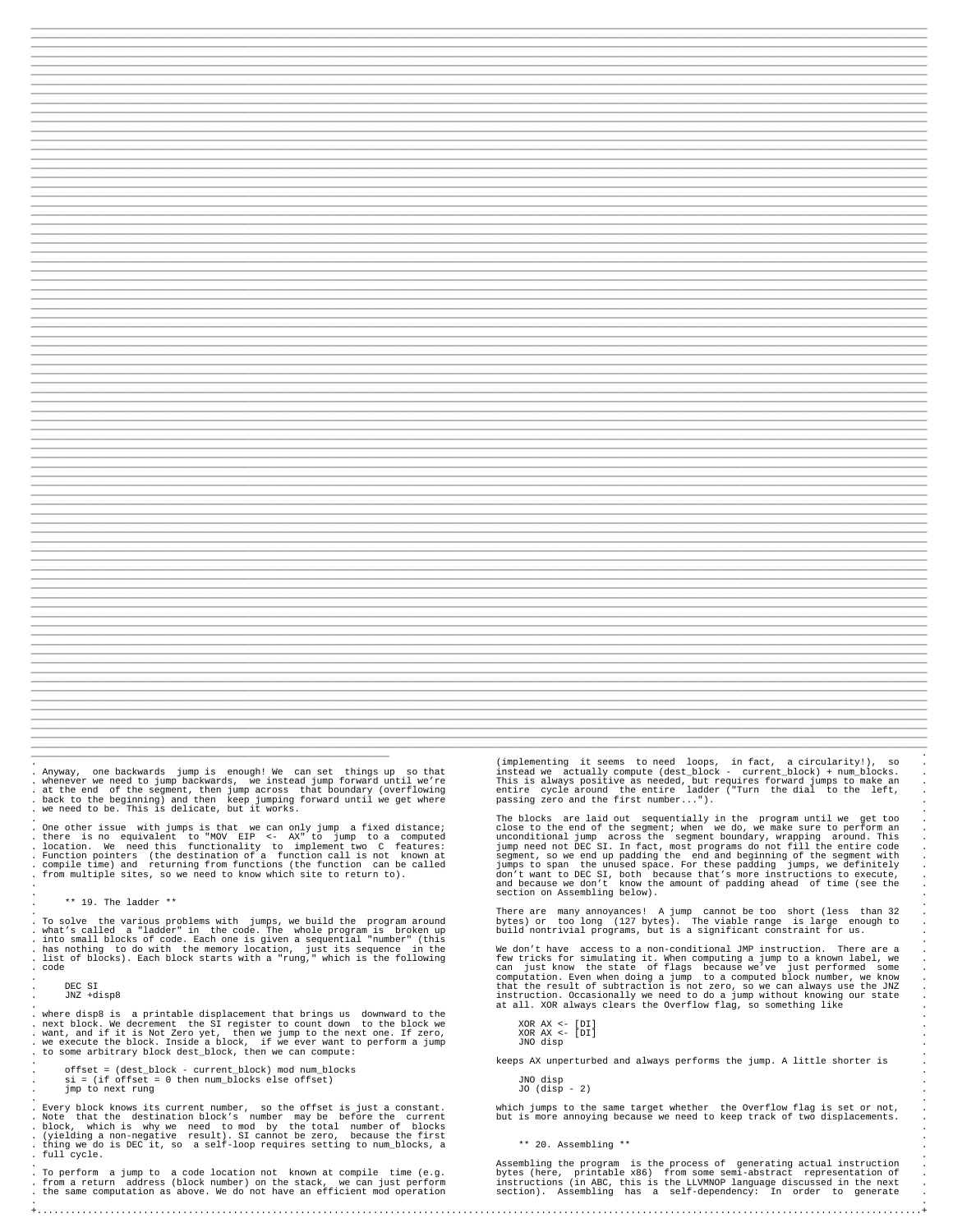Instructions like jumps and loads of addresses, the assembler needs to<br>
. know where code is located. But in order to know where code is located,<br>
. the assembler the same instructions is a condition (signed and unisigned

- 
- 
- 
- 

. segment. This can fail for the reasons above, usually after we've placed . . a block far enough from the preceding one that all jumps in the first \*\* 22. Temporary allocation \*\* .

Since the initial instruction pointer must be printable, we start laying<br>
out blocks towards the middle of the code segment. If a block would run<br>
of the end of CS, then we need to pad that region with jumps that coalesce

This language is an assembly-like language that has explicit 'data' without the need to change much in the backend.<br>
. layout, but not not explicit 'code' layout. By that, I mean that every<br>
. current local frame, and offs

A sample of LLVMNOP constructs are:  $\begin{array}{|c|c|c|c|c|}\hline \text{Word32} & \text{Word34} \\\hline \end{array}$ 

 $\begin{array}{llllll} \text{cmd} & \text{::} = \text{Add}\ \text{tmp} \ \text{\texttt{<}} = \ \text{tmp} \\ & \text{Xor}\ \text{tmp} \ \text{\texttt{<}} = \ \text{tmp} \\ & \text{Push}\ \text{tmp} \end{array} \hspace{1.5cm} \begin{array}{llll} \text{Word8} \\ \text{...} \end{array}$ .  $\vert$  Xor tmp <- tmp  $\vert$ . | Push tmp . . | Pop tmp builtin ::= B\_EXIT | B\_ARGC | B\_ARGV | B\_PUTC | B\_OUT8 . . | Mov tmp <- tmp . . | Immediate16 tmp <- word16 value ::= Var v . PopJumpInd<br>JumpCond cond, label cond ::= Below tmp, tmp<br>| ... BelowEq tmp, tmp

LLVMMOP exists in both a "named" and "explicit" version. In the named<br>
. Wersion, temporaries (tmp) are strings paired with a size (16 or 32<br>
. bits). In the explicit version, temporaries are given as a size and<br>
. offset

Commands are basically assembly instructions that we might have in a<br>
. more expressive architecture; note for the commands are basically scoped variables which<br>
. is not native in printable x86 (we implement it by computi

For the ABC compiler this step is quite bad:<br>
. - Loading any immediate value has a length ranging from 0 bytes (it's<br>
. - Loading any immediate value has a length ranging from 0 bytes (it's<br>
. - Loading any immediate val

. Since we have some higher-level operations like Mov available, we can<br>
. Since we have some higher-level operations like Mov available, we can<br>
. Since blocks are numbered sequentially and relative addresses are<br>
. Sinc

+..............................................................................................................................................................+

. Diock can't target the second (because it is more than 0x76+0x93 bytes<br>
. block can't target the second (because it is more than 0x76+0x93 bytes<br>
. away). We gather all such problem blocks and bisect the LLVMNOP code. Il

\*\* 21. LLVMNOP \*\*<br>
\*\* 21. LLVMNOP \*\*<br>
\*\* 21. LLVMNOP \*\*<br>
\*\* 21. LLVMNOP \*\*<br>
\*\* 21. LLVMNOP \*\*<br>
\*\* 21. LLVMNOP \*\*<br>
. Compiler persidently proceeds by a series of intermediate<br>
. Compiler. The compiler generally proceeds by

. . +..............................................................................................................................................................+

type ::= Pointer type<br>
Code type, type list<br>
Word32  $\blacksquare$  Word  $\blacksquare$  . Note that the set of the set of the set of the set of the set of the set of the set of the set of the set of the set of the set of the set of the set of the set of the set of the set of the set of the

......<br>AddressLiteral loc, type FunctionLiteral name, type, type list<br>Word8Literal w8<br>Word16Literal w16 . | Load8 tmp <- tmp | Word8Literal w8 . . | Store8 tmp <- tmp | Word16Literal w16 . . | ExpandFrame i | Word32Literal w32 .

exp ::= Value value<br>| Plus width, value, value . | ... | Plus width, value, value . . | Out8 | LessEq width, value, value . . | Init | Load width, value . . | Exit | Promote width, width, signedness, value . . | Call value, value list . . cond ::= Below tmp, tmp | Builtin builtin, value list .

. | ... . . | EqZero tmp stmt ::= Bind v : type = exp in stmt . . | True | Store width value = value in stmt .

. (below). with a single statement representing a series of C statements until we . . reach a Return or unconditional Goto). Programs also have a set of .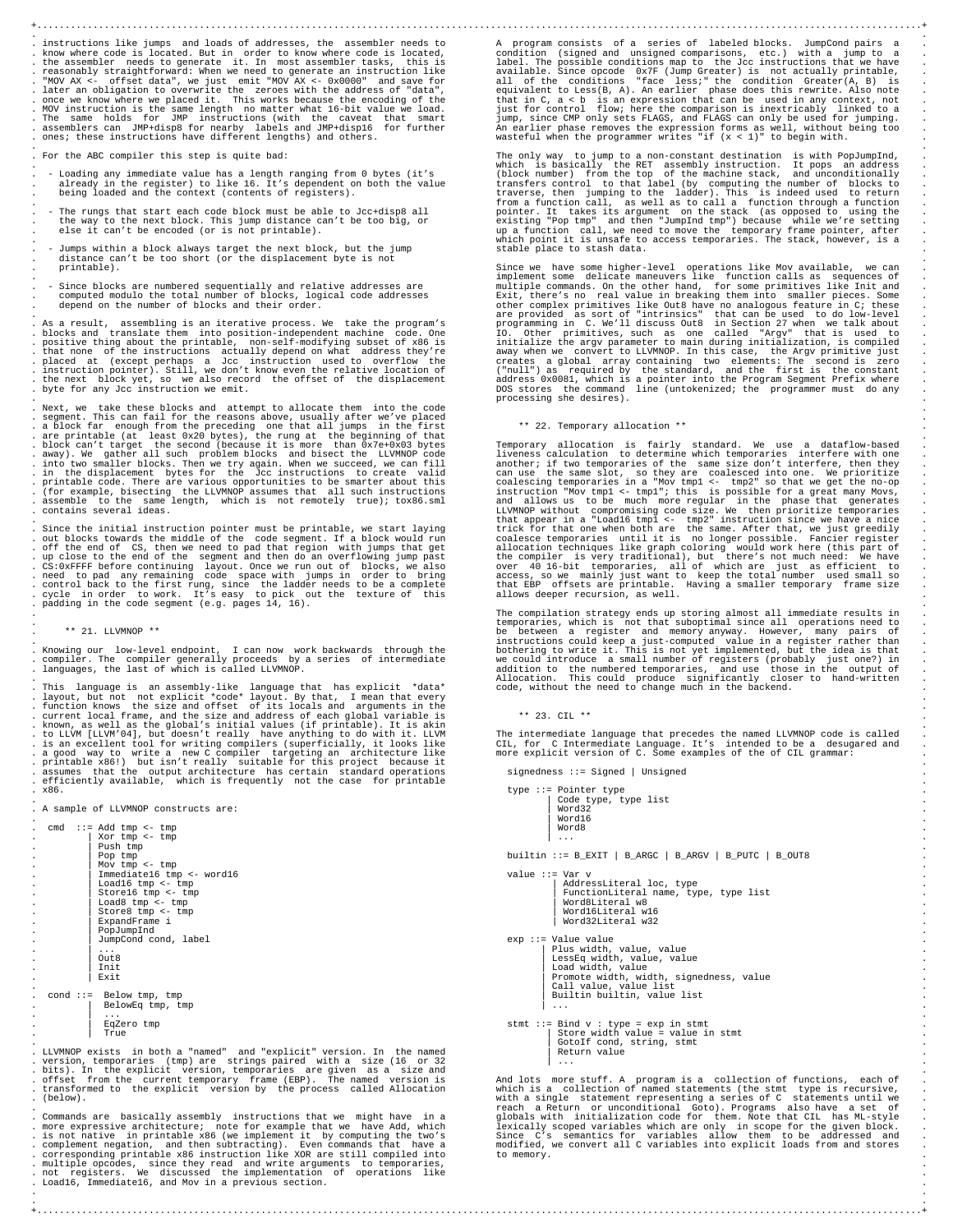|                                              |                                                                                                                                                                                               |                                                                     |                                                                                                                                                                                                                                                                                                                                                                                                                                                                                 |                                                                                                                                        |                                                                                   |                                                     |                                                  |                                                                                              |                                                                                          |                                                | : ###<br>- :####-<br>:# ## |
|----------------------------------------------|-----------------------------------------------------------------------------------------------------------------------------------------------------------------------------------------------|---------------------------------------------------------------------|---------------------------------------------------------------------------------------------------------------------------------------------------------------------------------------------------------------------------------------------------------------------------------------------------------------------------------------------------------------------------------------------------------------------------------------------------------------------------------|----------------------------------------------------------------------------------------------------------------------------------------|-----------------------------------------------------------------------------------|-----------------------------------------------------|--------------------------------------------------|----------------------------------------------------------------------------------------------|------------------------------------------------------------------------------------------|------------------------------------------------|----------------------------|
|                                              | ##                                                                                                                                                                                            | #### -<br>###-<br>####:-                                            |                                                                                                                                                                                                                                                                                                                                                                                                                                                                                 |                                                                                                                                        |                                                                                   | $-$ ####<br>$-#$<br>-#                              | $-#$ #######<br>##                               | ## ########:                                                                                 |                                                                                          | ###<br>:<br>:  #  #                            | ## ##<br>##<br>##<br>###   |
|                                              | ##<br>##<br>$---$ ##<br>##                                                                                                                                                                    | #### : : -<br>#### : : -<br>#### : ---- ------------<br>#####:####  |                                                                                                                                                                                                                                                                                                                                                                                                                                                                                 | ##########                                                                                                                             | ##                                                                                | ##<br>##<br>- -:#####:---+##<br>##<br>##            | ##<br>##<br>##                                   | ##<br>##                                                                                     | $\begin{matrix} + \\ + \\ + \end{matrix}$<br>##-- :##<br>$\#$ #: :#                      | $-$ : ##<br>$\cdot$ #<br>###                   | ###<br>###<br>###-         |
| ##                                           | ##<br>##<br>##<br>####<br>####<br>###                                                                                                                                                         | ###########<br>########<br>####<br>#####<br>####                    | $***$                                                                                                                                                                                                                                                                                                                                                                                                                                                                           |                                                                                                                                        | ###<br>###<br>###<br><b>### :#############</b><br>######                          | $\#$<br>##<br>#<br>##<br>$\#$<br>##<br>#<br>#       | ##<br>##<br>##<br>$\#$                           | ##<br>#<br>##<br>########                                                                    | ## - :#<br>## -##<br><b>#</b> ##<br>## ##                                                | ## :<br>### :<br>### :<br>####                 |                            |
| ##<br>##<br>##                               | ###<br>####<br>####<br>###                                                                                                                                                                    | ####<br>########<br>########<br>###:####                            | ##<br>$+$<br>#<br>##                                                                                                                                                                                                                                                                                                                                                                                                                                                            | ▁▁▁▁  - ##### <sub>}</sub><br>▕##‡‡‡##<br>▕####<br>###<br>##::#<br>##<br>##::#<br>###                                                  | ####<br>###<br>##<br>##<br>###                                                    | $\#$<br>##<br>-##<br>$# -$<br>##<br>$\#$<br>##<br># | ######<br>######<br>######<br># : : :#<br>##:::# | ########<br>#####:##<br>###:::##<br>###:::##<br>###:::##                                     | ####<br>###<br>##<br>#                                                                   | ###<br>### :<br>####:-<br>#### :<br>#####::    |                            |
| ##<br>##<br>##<br>#                          | ######<br>#######<br>########<br>###:::::#                                                                                                                                                    | ##::#<br>#####<br>####<br>####                                      | ##<br>##### ###<br>*************<br>####::::####:#                                                                                                                                                                                                                                                                                                                                                                                                                              | $***$ #<br>###<br>## ##<br>####<br>####<br>####<br>###<br>#####                                                                        | ######<br>##<br>######<br>##<br>########<br>##<br>######:#<br>##                  | $#$ #<br>###<br>###<br>###                          | ##:::#<br>##:::#<br>##:::#<br>##::::#            | ##::: #<br>###:::##<br>### :<br>##<br>###:<br>##                                             |                                                                                          | ####<br>####:<br>#####<br>#####                |                            |
| ##<br>##<br>##                               | ####::: #<br>###:----#<br>##<br>- #<br>###:#                                                                                                                                                  | ###<br>###<br>###<br>########<br>###                                | ####:::::###:#<br>### : : - - - - - : : : #<br>.<br>###:###########                                                                                                                                                                                                                                                                                                                                                                                                             | ####<br>####<br>####<br>####                                                                                                           | ##### : : ##<br>##<br>####::::#<br>##<br>###:::::#<br>##<br>##<br>###:: ::#       | ##<br>##<br>$\pm$                                   | $\#$ #::::#<br>##:::##<br>#::::#<br># :::#       | ##::<br>##<br>##::: -##<br>$\#$ # $\colon$<br>#<br>$***$<br>#                                |                                                                                          | ######<br>#####: ::<br>#####:<br>####:         |                            |
| $-$ ###<br>$-$ ####<br>####<br>###           | ###<br>##<br>##<br>- #                                                                                                                                                                        | ###<br>###::##<br>###<br>####:##<br>###<br>#######<br>###<br>###### | ####<br>##<br>##<br>##                                                                                                                                                                                                                                                                                                                                                                                                                                                          | #####<br>####<br>##<br>##                                                                                                              | ### :<br>$\cdot$ #<br>## :<br>#<br>## :<br>###<br>##<br>$\#$<br>## :<br>####      | $\;$ ###<br>$\pm$                                   | ## :::#<br>## :-:#<br>$#$ : $+$<br>## :- #       | $***$<br>#<br>####<br>$\begin{matrix} \texttt{***} \\ \texttt{***} \end{matrix}$<br>##<br>## | ##<br>##                                                                                 | $\#$ ##:<br>###<br>###<br>## :                 |                            |
| ##<br>·---##<br>##<br>-#                     | ##<br>###<br>###<br>###                                                                                                                                                                       | ###<br>#####<br>####<br>##:#<br>#####                               | ###<br>###<br>###<br>###                                                                                                                                                                                                                                                                                                                                                                                                                                                        | ####<br>$\#$<br>#####<br>$***$<br>$***:$ #<br>##<br>###<br>##                                                                          | ##<br>$\#$<br>####<br>## ----#<br>$\#$ # $\#$<br>######<br>###:##                 | ##<br>#####<br>#####                                | - 1<br>##--:-##<br>$\#$ $\#$<br>#### #           | ##<br>##<br>##:--##<br>$\#$<br>##<br>##<br>###                                               | ###<br>####<br>####<br>#####                                                             | ## :<br>###-<br>##<br>##                       |                            |
| ##<br>##<br>##<br>##                         | ####<br>####<br>####<br>####                                                                                                                                                                  | ##<br>#<br>##<br>###                                                | ###<br>####<br>####<br>##<br>#####                                                                                                                                                                                                                                                                                                                                                                                                                                              | ## ##<br>###<br>###<br>####<br>####<br>#####                                                                                           | ###::###<br>###: ###<br>####<br>####:                                             | ###<br>$\#$<br>###<br>##                            | ########<br>$\#$ $\#$                            | ########<br>##<br>##<br>##                                                                   | #####<br>#######<br>########<br>########                                                 | ##<br>##<br>###-<br>## :                       |                            |
| ##<br>##                                     | ####                                                                                                                                                                                          | ##########                                                          | ######                                                                                                                                                                                                                                                                                                                                                                                                                                                                          | ########                                                                                                                               | ######                                                                            | ##<br>###                                           |                                                  | ##                                                                                           | ###:#####<br>##:::####<br>##:: ####<br>:###                                              | ## :                                           |                            |
| ####### : :<br>: # # # # # : :               | #########: ::::::::::::: -:<br>$\mathbf{H}(\mathbf{H}^{\text{in}}(\mathbb{R}^{n})\times\mathbf{H}^{\text{in}}(\mathbb{R}^{n}))\cong\mathbf{H}^{\text{in}}(\mathbb{R}^{n})$<br>$\pm$ 1 $^{-1}$ | ## ######:::::########:::::: :: ::::##                              |                                                                                                                                                                                                                                                                                                                                                                                                                                                                                 |                                                                                                                                        |                                                                                   |                                                     |                                                  |                                                                                              | : ####<br>$-$ : ##<br>$\begin{array}{cccc} -&\# \# \# \\ -&\ \ \vdots \# \# \end{array}$ | #                                              |                            |
| : : ### : : :<br>$\sim 1.1$                  | $\pm$ :<br>$\pm$                                                                                                                                                                              |                                                                     | - : ####----- : : ----<br>###:<br># # #                                                                                                                                                                                                                                                                                                                                                                                                                                         | $\sim 10$                                                                                                                              | ::::                                                                              |                                                     |                                                  |                                                                                              |                                                                                          | - ####<br>:###                                 |                            |
| $\mathbb{I}$ :<br>$\colon$ :<br>$\mathbb{I}$ | 無いこ                                                                                                                                                                                           |                                                                     | $\frac{1}{\pi}$<br>$\begin{array}{c} \mbox{min} \\ \mbox{min} \\ \mbox{min} \\ \mbox{min} \\ \mbox{min} \\ \mbox{min} \\ \mbox{min} \\ \mbox{min} \\ \mbox{min} \\ \mbox{min} \\ \mbox{min} \\ \mbox{min} \\ \mbox{min} \\ \mbox{min} \\ \mbox{min} \\ \mbox{min} \\ \mbox{min} \\ \mbox{min} \\ \mbox{min} \\ \mbox{min} \\ \mbox{min} \\ \mbox{min} \\ \mbox{min} \\ \mbox{min} \\ \mbox{min} \\ \mbox{min} \\ \mbox{min} \\ \mbox{min} \\ \mbox{min} \\ \mbox{min} \\ \mbox$ | $\pm$ $\pm$<br>$\sim 100$<br>$\sim 100$                                                                                                |                                                                                   | $11 - 1$                                            |                                                  |                                                                                              |                                                                                          | :  ##<br>:  ##<br>$\mathbf{1}$<br>$\mathbf{1}$ |                            |
| $\ddot{\phantom{a}}$                         |                                                                                                                                                                                               |                                                                     | $\ddot{\phantom{1}}$ .                                                                                                                                                                                                                                                                                                                                                                                                                                                          | <b>III</b><br>1:1<br>$\sim 100$                                                                                                        |                                                                                   |                                                     |                                                  |                                                                                              |                                                                                          | $\mathbf{1}$<br>$\sim 10-1$                    |                            |
|                                              |                                                                                                                                                                                               |                                                                     | $\mathbf{H} =$<br>$\sim$<br>$\begin{array}{l} \mathbb{E} \\ \mathbb{E} \\ \mathbb{E} \end{array}$                                                                                                                                                                                                                                                                                                                                                                               | - --- ::::######<br>— — ————— - - - - + # # # # # # # #<br>- -----:::##########                                                        | $\therefore$ : : $-$ #                                                            | $\alpha = 1, \ldots, 1, \ldots, n$                  |                                                  |                                                                                              |                                                                                          |                                                |                            |
|                                              |                                                                                                                                                                                               |                                                                     |                                                                                                                                                                                                                                                                                                                                                                                                                                                                                 | ------ ----:::###########--- -- --:--                                                                                                  | ---::#################                                                            | $\mathbf{I} = -$<br>$\mathbf{I} = -$                |                                                  |                                                                                              |                                                                                          |                                                |                            |
|                                              |                                                                                                                                                                                               |                                                                     |                                                                                                                                                                                                                                                                                                                                                                                                                                                                                 | $-$ ### : -<br>- ##:- -:::::::- :####<br>##: :::::::::: -###                                                                           |                                                                                   |                                                     |                                                  |                                                                                              |                                                                                          |                                                |                            |
|                                              |                                                                                                                                                                                               |                                                                     |                                                                                                                                                                                                                                                                                                                                                                                                                                                                                 | ####: ::::::::::::::: -###<br>######## ::::::::::::::::::::: :##----                                                                   |                                                                                   | ###-                                                |                                                  |                                                                                              |                                                                                          |                                                |                            |
|                                              |                                                                                                                                                                                               |                                                                     |                                                                                                                                                                                                                                                                                                                                                                                                                                                                                 | ######### ::::::::::::::::::::::: ##:-----<br>########- -::::::::::::::::##:::::: ##::----                                             |                                                                                   |                                                     |                                                  |                                                                                              |                                                                                          |                                                |                            |
|                                              |                                                                                                                                                                                               |                                                                     | :::#####                                                                                                                                                                                                                                                                                                                                                                                                                                                                        | ####### -::::::::::::::::##:::::: +###::-<br>###### : :::::::::::::::::::##:##::::- :###:::<br>- ::##::##::###::##::###::##::: ####::: |                                                                                   |                                                     |                                                  |                                                                                              |                                                                                          |                                                |                            |
|                                              |                                                                                                                                                                                               |                                                                     | : : : : : ####<br>: : : : ####<br>: : : : # # #                                                                                                                                                                                                                                                                                                                                                                                                                                 | ○ ::##::##::##:::::::##:::##:::  #####:::<br>- ::##::##::##:::::::##:::##:::  #####:::<br>- ・::##::##::##:::::::##:::##:::  ######:    |                                                                                   |                                                     |                                                  |                                                                                              |                                                                                          |                                                |                            |
|                                              |                                                                                                                                                                                               |                                                                     |                                                                                                                                                                                                                                                                                                                                                                                                                                                                                 | ----::## --::::::::::::::::::::::: #######                                                                                             |                                                                                   |                                                     |                                                  |                                                                                              |                                                                                          |                                                |                            |
|                                              |                                                                                                                                                                                               |                                                                     |                                                                                                                                                                                                                                                                                                                                                                                                                                                                                 | $-\# \, : \qquad - : \, : \, : \, : \, : \, : \, : \, : \, : \, : \, : \, : \, : \, \qquad - \# \, \# \, \# \, \# \,$                  |                                                                                   |                                                     |                                                  |                                                                                              |                                                                                          |                                                |                            |
|                                              |                                                                                                                                                                                               |                                                                     |                                                                                                                                                                                                                                                                                                                                                                                                                                                                                 |                                                                                                                                        |                                                                                   |                                                     |                                                  |                                                                                              |                                                                                          |                                                |                            |
|                                              |                                                                                                                                                                                               |                                                                     |                                                                                                                                                                                                                                                                                                                                                                                                                                                                                 |                                                                                                                                        | ################# : : --<br>############## : : : - - -<br>############# : : : --- |                                                     |                                                  |                                                                                              |                                                                                          |                                                |                            |
|                                              |                                                                                                                                                                                               |                                                                     |                                                                                                                                                                                                                                                                                                                                                                                                                                                                                 |                                                                                                                                        | ########## : : : : - - - -<br>######### : : : : ----<br>#######::::----           |                                                     |                                                  |                                                                                              |                                                                                          |                                                |                            |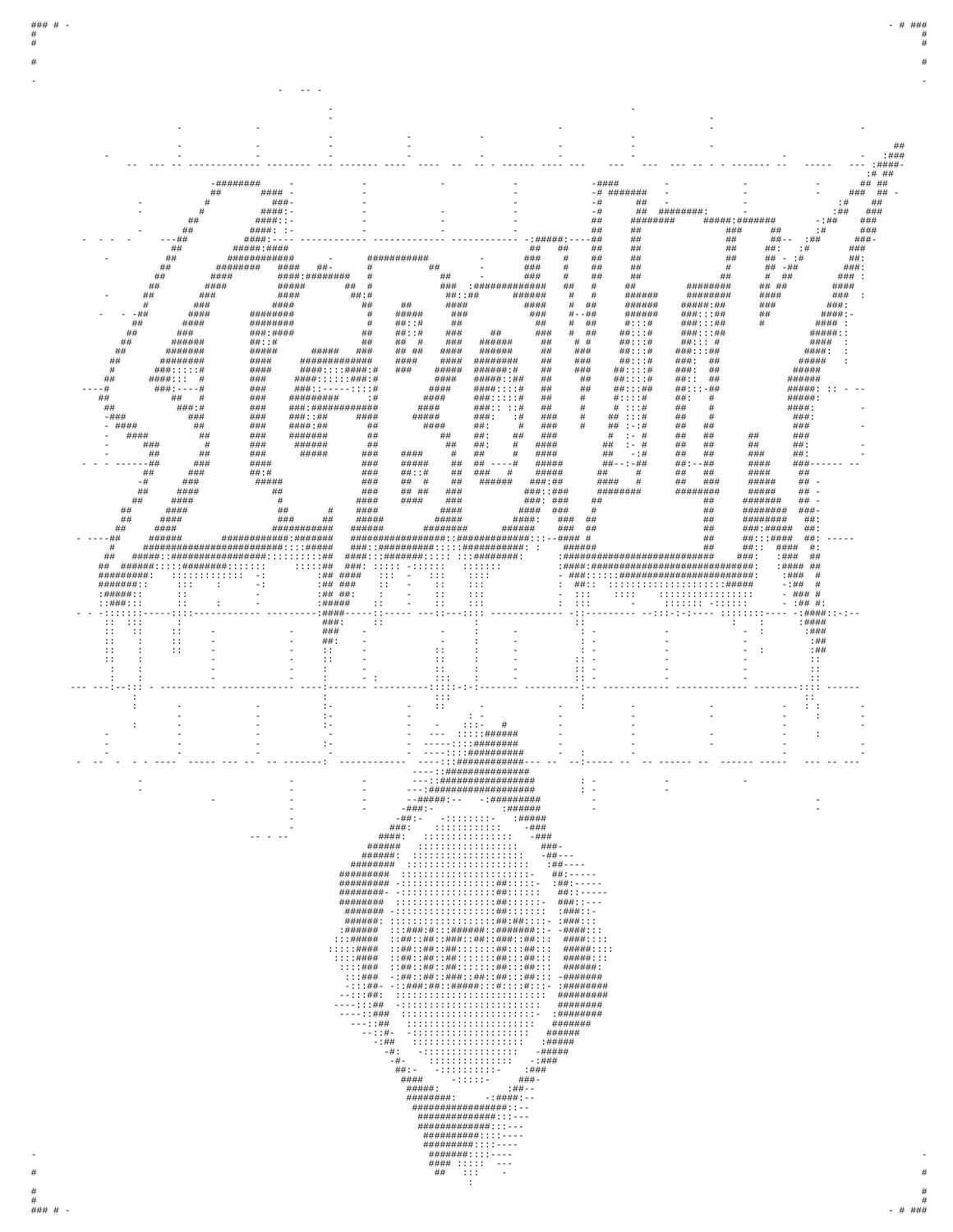... The CIL language is typed, with one important use of this being that<br>
... we determine the calling convention for a function pointer from its<br>
... type://This includes the size of the size of the size of the floating-p

. Some low-level ideas are threaded throughout the compiler. In the case for 16 bit operands. This is easily fixed, but should be done with .<br>. of "out8" and "exit", for example, these are available to the

. They can be called like \_exit(1), but are translated to the Builtin for control flow; these issues can make algorithms perform .<br>. expression rather than a function call. It is not permitted to ta

. Unlike LLVMNOP, we have both expression forms of operators and "cond" multiplication, which is trickier than usual due to the lack of .<br>Are only used as a combined test-and-branch in the GotoIf construct.<br>Are only used a

CIL code is optimized via a series of conservative transformations<br>
. Unli no more simplifications are possible. Among important<br>
... undi no me simplifications are conserved via constant folding, which<br>
... coptimizations

Optimizations are implemented using the "Pass" functor idea presented . in my Ph.D. dissertation [MTMC'08]. .

. . . The optimization phase is also responsible for eliminating some \*\* 27. Programming \*\* . . features from the language so that we don't need to think about them . . when converting to LLVMNOP: Since we're working in reverse order, we've reached the very front of .

- Multiplication. In printable x86, we have access to the IMUL instruction, but only versions that multiply by a constant embed immediate needs to immediate printable, this instruction is not very useful -- we can't even use instruction, but only versions that multiply by a constant<br>
immediate value (opcodes 0x6B, 0x69). Since that immediate needs to<br>
immediate value (opcodes 0x6B, 0x69). Since that immediate needs to<br>
in the "optimization" ph
- 
- 

These tasks aren't-really optimizations, but we want to perform a peripherals on the moth optimization both before and after doing them. So optimization code its INT 21 system call needs to at least be aware of their exist

For frontend of the compiler uses the ckit library [CKIT'00] to parse<br>
. The input Code into an ML datatype called "AST." The details of this subsets of this subsets of the input Code into an ML datatype called "AST." The

. ABC has some limitations, some of which are fundamental and some of<br>. which are simply due to the unconscionably strict SIGBOVIK deadlines: ... Oh wait, here comes the code segment! . .

- Floating point is not available. We have access to none of the
- . floating point instructions, so native support is not really . . possible. It would be possible to provide software implementations . . .

- 
- 
- 
- Performance. Multiplication is linear time, since we use a software .<br>Int\_exit(int); https://www.int.com/since/user/since/user/since/user/since/user/since/user/since/user/since/use<br>Ioops in the general case. Other constr
- . their addresses. . . Division and modulus. These need to be done in software like .
- . . . struct copying. Not a huge deal, but it means emitting code that . . \*\* 24. Optimization \*\* copies struct field-by-field because we don't have anything like .
	-
	-

I am shamed that ABC does not compile the complete feasible subset. Perhaps check http://tom7.org/abc/ for an updated version, published postpartum.

Since we're working in reverse order, we've reached the very front of the ABC compiler, and now can talk about the program we feed to it.

multiplication by repeated addition.<br>
. - Comparison ops. Expressions like LessEq are transformed into<br>
. - Comparison ops. Expressions like LessEq are transformed into<br>
. without also branching.<br>
. without also branching.

globally-allocated arrays.<br>
. Global initialization. All initialization code for globals (e.g. in printable x86 are practically made for I/O. In fact they are .<br>
. int global = 15;) is moved into a wrapper around the main

. . . In this case, there is one nice piece of hardware that is standard on . \*\* 25. Converting to CIL \*\*<br>
DOS-era computers, and that grabbed a standard set of port numbers<br>
frontend of the compiler uses the ckit library [CKIT'00] to parse<br>
input C code into an ML datatype called "AST." The details

. . . \*\* 26. Limitations \*\* which bitwise-ands an address into the thing the address points to . . (!), because we know SI is 0. .

.<br>
1 X4 PPE 1 X4 PPC 31 MW 3 X4 PPC 31 MW 3 X4 PPC 32 LH 3 MW 3 X4 PPC 32 LH 3 MW 3 M4 PPC 33 LH 2 MU 3 M PC 33<br>
1 2 Le PE 2 LE PE 2 LE PE 2 LE PE 2 LE PE 2 LE PE 2 LE PE 2 LE PE 2 LE PE 2 LE PE 2 LE PE 3 MU 3 LE PE 2 LE 2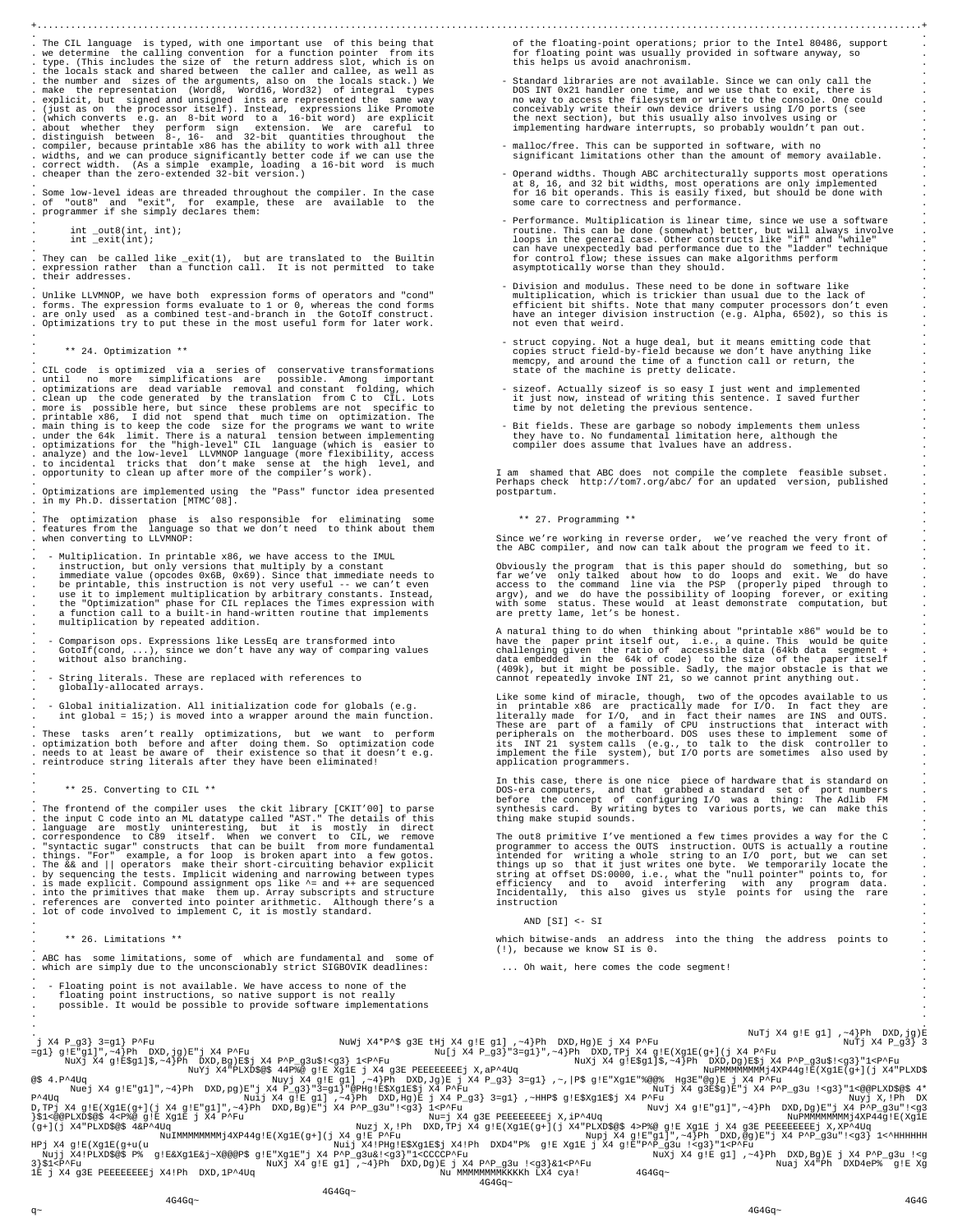$4$ G $4$ G $q$  $\sim$  $4$ G $4$ G $q$  $\sim$ 

 $4\mathrm{G}4\mathrm{Gq}\mathtt{\sim}$  $4\mathrm{G4Gq}\sim$   $4\mathrm{G4Gq}\sim$  $4$ G $4$ G $q$  $\sim$  $4$ G $4$ G $q$  $\sim$  $4\rm{G4}$ G $q\sim$  $4{\rm G4Gq}\!\!\sim\!\!4{\rm G4Gq}\!\!\sim$  $4\rm{G4}$ G $4\rm{G}$ a $\sim$   $4\rm{G4}$ G $4\rm{G}$ a $\sim$   $4\rm{G4}$ G $4\rm{G}$  $4$ G $4$ G $q$  $\sim$  $4$ G $4$ G $q$  $\sim$  $4\rm{G4Gq}\sim$  $4{\rm G4Gq}\!\!\sim\!\!4{\rm G4Gq}\!\!\sim$  $4$ G $4$ G $q$ ~ $4$ G $q$ ~ $\frac{4}{3}$ G $q$  $4$ G $4$ G $4$ G $4$  $4$ G $4$ G $q$  $\sim$  $4$ G $4$ G $q\sim$  $4$ G $4$ G $q$ ~ $4$ G $q$  $4$ G $4$ G $q_{\gamma}$  $4$ G $4$ G $q$  $\sim$  $4\rm{G4}$ G $4\rm{G}$  $\sim$  $4\mathrm{G}4\mathrm{G}\mathrm{q}\mathtt{\sim}$  $4$ G $4$ G $q$ ~ $4$ G $q$ ~ $\,$  $4$ G $4$ G $q\sim$ 

4G4Gq~ 4G4Gq~ 4G4Gq~ 4G4Gq~ 4G4Gq~ 4G4Gq~ 4G4Gq~ 4G4Gq~ 4G4Gq~ @@@@ @@@@@@@@@@@@@@@@@@@@@@@@@@@@@@@@NujDf% @ @f%@ @ fPf[fPf^fPf\_,|P[df37,lP[df!?df17fW\$(Ph DXD@Pf[5AvPf]-'~P^Fu Nuaj X4(PLXD\$@\$ 4?P %@ g!E Xg1E j X4!Ph DXD4\$P% g!E"Xg1E"j X4 P^Fu NuZj X4 P^P\_g3u !<g3}"1<,~,zPLXD\$@\$ 4=P%@ g!E Xg1E j X4 P^Fu NuUj X4!Ph DXD4,P% g!E"Xg1E"j X4 P^P\_g3u !<g3}"1<P^Fu Nuqj X4(PLXD\$@\$ 4;P%@ g!E Xg1E j X4!Ph DXD4gP% g!E"Xg1E" j X4 P^P\_g3u !<g3}"1<P^Fu Nuaj X4(PLXD\$@\$ 49P%@ g!E Xg1E j X4"Ph DXD,~P%@ g!E"Xg1E"j X4 P^Fu Nu Zj X4 P^P\_g3u !<g3}"1<,~,zPLXD\$@\$ 47P%@ g!E Xg1E j X4 P^Fu NuWj X4"Ph DXD,)Pj X4 g!E"Xg1E"j X4 P^P\_g3u !<g3}"1<P^Fu Nuqj X4(PLXD\$@\$ 45P%@ g!E Xg1E j X4\$Ph DXD4}P% g!E"Xg1E"j X4 P^P\_g3u !<g3}"1<P^Fu Nuaj X4(PLXD\$@\$ 43P%@ g !E"Xg1E"j X4\$Ph DXD,BP% g!E Xg1E j X4 P^Fu NuZj X4 P^P\_g3u"!<g3} 1<,~,zPLXD\$@\$ 41P%@ g!E Xg1E j X4 P^Fu NuVj X4%PLXD\$@\$ 4\_P% g!E"Xg1E"j X4 P^P\_g3u !<g3}"1<P^Fu NuWj X4(PLXD\$@\$ 4'P%@ g!E Xg1E j X4)P\$ g!E"Xg1E"j X4 P^Fu Nu~%@@% Hg3E"@g)E j X4 g!E"P\_PZg3} 5g2u"05,~,zPh DXD4>P% g!E Xg1E j X4(P\$ g!E"Xg1E"j X4 P^Fu Nu m%@@% Hg3E"@g)E j X4 g!E"P\_PZg3} 5g2u"05,~,zPh DXD44P% g!E Xg1E j X4 P^Fu NuOj X4)P\$ g!E"Xg1E"%@@% Hg3E"@g)E j X4 g!E"P^Fu NuZj X4 P\_PZg3} 5g2u"05,~,}PLXD\$@\$ 4\_P% g!E Xg1E j X4 P^Fu NuWj X4"Ph DXD4SPj X4 g!E"Xg1E"%@@ % Hg3E"@g)E j X4 P^Fu NuMj X,!P\$~4~g!E"Xg1E"j X4 P\_PZg3} 5g2u"05P^Fu Nuaj X4%PLXD\$@\$ 4\_P% g!E Xg1E j X4"Ph DXD,lP%@ g!E"Xg1E"j X4 P^Fu Nu~%@@% Hg3E"@g)E j X4 g!E"P\_PZg3} 5g2u"05,~,~Ph DXD,BP% g!E Xg1E j~X@P4~Hg!E"Xg1 E"j X4 P^Fu NuN%@@% Hg3E"@g)E j X4 g!E"P\_PZg3} 5g2u"05P^Fu Nujj X4\$Ph DXD,BP% g!E Xg1E j~X@@ P\$ g!E"Xg1E"%@@% Hg3E"@g)E j X4 g!E"P^Fu NuYj X4 P\_PZg3} 5g2u"05,~,~Ph DXD4}P% g!E Xg1E j X4 P^Fu Nujj X,wP\$@g!E"Xg1E"j X4 P\_PZg3} 5g2u"05,~,~Ph DXD4}P% g!E Xg1E j X4 P^Fu Nukj X4!PHg!E"Xg1E"%@@% Hg3E"@g)E j X,mP\$@g! E"Xg1E"j X4 P\_PZg3} 5g2u"05P^Fu Nufj X4\$Ph DXD4}P% g!E Xg1E j X4"P\$ g!E"Xg1E"%@@% Hg3E"@g)E j X4 P^Fu Nu{j X,cP\$@g!E"Xg1E"j X4 P\_PZg3} 5g2u"05,~,~Ph DXD4}P% g!E Xg1E j X4#P\$ g!E"Xg1E"j X4 P^Fu Nuz%@@% Hg3E"@g)E j X,W P\$ g!E"Xg1E"j X4 P\_PZg3} 5g2u"05,~,~Ph DXD4}P% g!E Xg1E j X4 P^Fu Nulj X4\$P\$ g!E"Xg1E"%@@% Hg3E"@g)E j X,KP\$ g!E"Xg1E"j X4 P \_PZg3} 5g2u"05P^Fu Nufj X4\$Ph DXD4}P% g!E Xg1E j X4%P\$ g!E"Xg1E"%@@% Hg3E"@g)E j X4 P^Fu Nu} j X,?P,~4cg!E"Xg1E"j X4 P\_PZg3} 5g2u"05,~,~Ph DXD4}P% g!E Xg1E j X4&P\$ g!E"Xg1E"j X4 P^Fu NuM%@@% Hg3E"@g)E j X,1P,~4qg!E"Xg 1E"j X4 P^Fu Nujj X4 P\_PZg3} 5g2u"05,~,~Ph DXD4}P% g!E Xg1E j X4'P\$ g!E"Xg1E"j X4 P^Fu Nu|%@@ % Hg3E"@g)E j X,#P\$}4}g!E"Xg1E"j X4 P\_PZg3} 5g2u"05,~,~Ph DXD4}P% g!E Xg1E j X4 P^Fu Nu\j X4(P\$ g!E"Xg1E"%@@% Hg3E"@g)E j X 4,P\$ g!E"Xg1E"j X4 P^Fu Nuzj X4 P\_PZg3} 5g2u"05,~,~Ph DXD4}P% g!E Xg1E j X4)P\$ g!E"Xg1E"%@@% Hg3E"@g)E j X4 P^Fu Nu{j X4<P\$ g!E"Xg1E"j X4 P\_PZg3} 5g2u"05,~,~Ph DXD4}P% g!E Xg1E j X4/P\$ g!E"Xg1E"j X4 P^Fu NuM%@@% Hg3E "@g)E j X,~43P\$ g!E"Xg1E"j X4 P^Fu Nujj X4 P\_PZg3} 5g2u"05,~,~Ph DXD4}P% g!E Xg1E j X40P\$ g!E"Xg1E"j X4 P^Fu Nu[%@@% Hg3E"@g)E j X,wP\$@g!E"Xg1E"j X4 P\_PZg3} 5g2u"05P^Fu Nuwj X4\$Ph DXD4}P% g!E Xg1E j X41P\$ g!E"Xg1E"%@@ % Hg3E"@g)E j X,^P\$ g!E"Xg1E"j X4 P^Fu Nuzj X4 P\_PZg3} 5g2u"05,~,~Ph DXD4}P% g!E Xg1E j X42P\$ g!E"Xg1E"%@@% Hg3E"@g)E j X4 P^Fu Nu{j X,CP\$ g!E"Xg1E"j X4 P\_PZg3} 5g2u"05,~,~Ph DXD4}P% g!E Xg1E j X43P\$ g!E"Xg1E"j X4 P^Fu Nu|%@@% Hg3E"@g)E j X,&P,~4|g!E"Xg1E"j X4 P\_PZg3} 5g2u"05,~,~Ph DXD4}P% g!E Xg1E j X4 P^Fu Nulj X44P\$ g!E"Xg1E"%@@% Hg3E "@g)E j X48P\$ g!E"Xg1E"j X4 P\_PZg3} 5g2u"05P^Fu Nufj X4\$Ph DXD4}P% g!E Xg1E j X48P\$ g!E"Xg1E"%@@% Hg3E"@g)E j X4 P^Fu Nu{j X,}P\$@g!E"Xg1E"j X4 P\_PZg3} 5g2u"05,~,~Ph DXD4}P% g!E Xg1E j X49P\$ g!E"Xg1E"j X4 P^Fu Nuz%@@% Hg3E"@g)E j X,UP\$ g!E"Xg1E"j X4 P\_PZg3} 5g2u"05,~,~Ph DXD4}P% g!E Xg1E j X4 P^Fu Nunj X4:P\$ g!E"Xg1E"%@@% Hg3E"@g)E j X,\*P, ~4xg!E"Xg1E"j X4 P\_PZg3} 5g2u"05P^Fu Nuyj X4\$Ph DXD4}P% g!E Xg1E j X4=P\$ g!E"Xg1E"%@@% Hg3E"@g)E j X,~4'P\$ g!E"Xg1E"j X4 P^F u Nuzj X4 P\_PZg3} 5g2u"05,~,~Ph DXD4}P% g!E Xg1E j X4>P\$ g!E"Xg1E"%@@% Hg3E"@g)E j X4 P^Fu N uzj X,fP\$@g!E"Xg1E"j X4 P\_PZg3} 5g2u"05,~,~Ph DXD4}P% g!E Xg1E j XHP\$ g!E"Xg1E"j X4 P^Fu Nu|%@@% Hg3E"@g)E j X,-P,~4ug!E"Xg1 E"j X4 P\_PZg3} 5g2u"05,~,~Ph DXD4}P% g!E Xg1E j X4 P^Fu Nujj XP4 g!E"Xg1E"%@@% Hg3E"@g)E j X48P\$ g!E"Xg1E"j X4 P\_PZg3} 5g2u "05P^Fu Nuuj X4\$Ph DXD4}P% g!E Xg1E j\$XP4\$g!E"Xg1E"%@@% Hg3E"@g)E j X,}P\$@g!E"Xg1E"j X4 P^Fu Nuhj X4 P\_PZg3} 5g2u"05,~,~Ph DXD4}P% g!E Xg1E j%XP4%g!E"Xg1E"j X4 P^Fu NuK%@@% Hg3E"@g)E j X,UP\$ g!E"Xg1E"j X4 P^Fu Nuhj X4 P\_PZg3} 5g2u"05,~,~Ph DXD4}P% g!E Xg1E j&XP4&g!E"Xg1E"j X4 P^Fu Nu|%@@% Hg3E"@g)E j X,\*P,~4 xg!E"Xg1E"j X4 P\_PZg3} 5g2u"05,~,~Ph DXD4}P% g!E Xg1E j X4 P^Fu Nulj)XP4)g!E"Xg1E"%@@% Hg3E"@g)E j X,~4'P\$ g!E"Xg1E"j X4 P\_P Zg3} 5g2u"05P^Fu Nudj X4\$Ph DXD4}P% g!E Xg1E j\*XP4\*g!E"Xg1E"%@@% Hg3E"@g)E j X4 P^Fu Nuyj X, fP\$@g!E"Xg1E"j X4 P\_PZg3} 5g2u"05,~,~Ph DXD4}P% g!E Xg1E j+XP4+g!E"Xg1E"j X4 P^Fu NuM%@@% Hg3E"@g)E j X,-P,~4ug!E"Xg1E"j X4 P^Fu Nuhj X4 P\_PZg3} 5g2u"05,~,~Ph DXD4}P% g!E Xg1E j,XP4,g!E"Xg1E"j X4 P^Fu Nuz%@@% Hg3E"@g )E j X48P\$ g!E"Xg1E"j X4 P\_PZg3} 5g2u"05,~,~Ph DXD4}P% g!E Xg1E j X4 P^Fu NuZj0XP40g!E"Xg1E"%@@% Hg3E"@g)E j X,}P\$@g!E"Xg1E" j X4 P^Fu Nuxj X4 P\_PZg3} 5g2u"05,~,~Ph DXD4}P% g!E Xg1E j1XP41g!E"Xg1E"%@@% Hg3E"@g)E j X4 P^Fu Nuyj X,UP\$ g!E"Xg1E"j X4 P\_PZg3} 5g2u"05,~,~Ph DXD4}P% g!E Xg1E j2XP42g!E"Xg1E"j X4 P^Fu NuM%@@% Hg3E"@g)E j X,\*P,~4xg! E"Xg1E"j X4 P^Fu Nuhj X4 P\_PZg3} 5g2u"05,~,~Ph DXD4}P% g!E Xg1E j5XP45g!E"Xg1E"j X4 P^Fu Nu]% @@% Hg3E"@g)E j X,~4'P\$ g!E"Xg1E"j X4 P\_PZg3} 5g2u"05P^Fu Nuuj X4\$Ph DXD4}P% g!E Xg1E j6XP46g!E"Xg1E"%@@% Hg3E"@g)E j X,fP\$ @g!E"Xg1E"j X4 P^Fu Nuxj X4 P\_PZg3} 5g2u"05,~,~Ph DXD4}P% g!E Xg1E j7XP47g!E"Xg1E"%@@% Hg3E"@g)E j X4 P^Fu Nu{j X,-P,~4ug!E"Xg1E"j X4 P\_PZg3} 5g2u"05,~,~Ph DXD4}P% g!E Xg1E j8XP48g!E"Xg1E"j X4 P^Fu Nuz%@@% Hg3E"@g)E j X48P\$ g!E"Xg1E"j X4 P\_PZg3} 5g2u"05,~,~Ph DXD4}P% g!E Xg1E j X4 P^Fu Nujj<XP4<g!E"Xg1E"%@@% Hg3E"@g)E j X,}P\$@g!E"Xg1E"j X 4 P\_PZg3} 5g2u"05P^Fu Nuuj X4\$Ph DXD4}P% g!E Xg1E j=XP4=g!E"Xg1E"%@@% Hg3E"@g)E j X,UP\$ g!E"Xg1E"j X4 P^Fu Nuxj X4 P\_PZg3} 5g2u"05,~,~Ph DXD4}P% g!E Xg1E j>XP4>g!E"Xg1E"%@@% Hg3E"@g)E j X4 P^Fu Nu{j X,\*P,~4xg!E"Xg1E" j X4 P\_PZg3} 5g2u"05,~,~Ph DXD4}P% g!E Xg1E jAXP\$ g!E"Xg1E"j X4 P^Fu Nu|%@@% Hg3E"@g)E j X,~4'P\$ g!E"Xg1E"j X4 P\_PZg3} 5g2u "05,~,~Ph DXD4}P% g!E Xg1E j X4 P^Fu NuZjBXP\$ g!E"Xg1E"%@@% Hg3E"@g)E j X,fP\$@g!E"Xg1E"j X4 P^Fu Nuxj X4 P\_PZg3} 5g2u"05,~,~Ph DXD4}P% g!E Xg1E jCXP\$ g!E"Xg1E"%@@% Hg3E"@g)E j X4 P^Fu Nu{j X,-P,~4ug!E"Xg1E"j X4 P\_PZg3 } 5g2u"05,~,~Ph DXD4}P% g!E Xg1E jDXP\$ g!E"Xg1E"j X4 P^Fu Nuz%@@% Hg3E"@g)E j X48P\$ g!E"Xg1E"j X4 P\_PZg3} 5g2u"05,~,~Ph DX D4}P% g!E Xg1E j X4 P^Fu NujjHXP\$ g!E"Xg1E"%@@% Hg3E"@g)E j X,}P\$@g!E"Xg1E"j X4 P\_PZg3} 5g2u"05P^Fu Nuuj X4\$Ph DXD4}P% g!E Xg1E jIXP\$ g!E"Xg1E"%@@% Hg3E"@g)E j X,UP\$ g!E"Xg1E"j X4 P^Fu Nuhj X4 P\_PZg3} 5g2u"05,~,~Ph D XD4}P% g!E Xg1E jJXP\$ g!E"Xg1E"j X4 P^Fu NuM%@@% Hg3E"@g)E j X,\*P,~4xg!E"Xg1E"j X4 P^Fu Nuhj X 4 P\_PZg3} 5g2u"05,~,~Ph DXD4}P% g!E Xg1E jMXP\$ g!E"Xg1E"j X4 P^Fu Nu|%@@% Hg3E"@g)E j X,~4'P\$ g!E"Xg1E"j X4 P\_PZg3} 5g2u"05 ,~,~Ph DXD4}P% g!E Xg1E j X4 P^Fu NujjNXP\$ g!E"Xg1E"%@@% Hg3E"@g)E j X,fP\$@g!E"Xg1E"j X4 P\_PZg3} 5g2u"05P^Fu Nudj X4\$Ph DXD4}P% g!E Xg1E jOXP\$ g!E"Xg1E"%@@% Hg3E"@g)E j X4 P^Fu Nu{j X,-P,~4ug!E"Xg1E"j X4 P\_PZg3} 5g2u "05,~,~Ph DXD4}P% g!E Xg1E jPXP\$ g!E"Xg1E"j X4 P^Fu NuK%@@% Hg3E"@g)E j X48P\$ g!E"Xg1E"j X4 P^Fu Nuhj X4 P\_PZg3} 5g2u"05,~,~Ph DXD4}P% g!E Xg1E jTXP\$ g!E"Xg1E"j X4 P^Fu Nuz%@@% Hg3E"@g)E j X,}P\$@g!E"Xg1E"j X4 P\_PZg3} 5g2u"05,~,~Ph DXD4}P% g!E Xg1E j X4 P^Fu NuZjUXP\$ g!E"Xg1E"%@@% Hg3E"@g)E j X,UP\$ g!E"Xg1E"j X4 P^Fu Nuxj X4 P\_PZg3} 5g2u"05,~,~Ph DXD4}P% g!E Xg1E jVXP\$ g!E"Xg1E"%@@% Hg3E"@g)E j X4 P^Fu Nu{j X,\*P,~4xg!E"Xg1E"j X4 P \_PZg3} 5g2u"05,~,~Ph DXD4}P% g!E Xg1E jYXP\$ g!E"Xg1E"j X4 P^Fu NuM%@@% Hg3E"@g)E j X,~4'P\$ g!E"Xg1E"j X4 P^Fu Nuhj X4 P\_PZg3} 5g2u"05,~,~Ph DXD4}P% g!E Xg1E jZXP\$ g!E"Xg1E"j X4 P^Fu Nu[%@@% Hg3E"@g)E j X,fP\$@g!E"Xg1E "j X4 P\_PZg3} 5g2u"05P^Fu Nuwj X4\$Ph DXD4}P% g!E Xg1E j[XP\$ g!E"Xg1E"%@@% Hg3E"@g)E j X,-P,~4ug!E"Xg1E"j X4 P^Fu Nuxj X4 P\_PZg3} 5g2u"05,~,~Ph DXD4}P% g!E Xg1E j\XP\$ g!E"Xg1E"%@@% Hg3E"@g)E j X4 P^Fu Nuyj X48P\$ g!E"X g1E"j X4 P\_PZg3} 5g2u"05,~,~Ph DXD4}P% g!E Xg1E j'XP4'g!E"Xg1E"j X4 P^Fu Nuz%@@% Hg3E"@g)E j X,}P\$@g!E"Xg1E"j X4 P\_PZg3} 5g 2u"05,~,~Ph DXD4}P% g!E Xg1E j X4 P^Fu NujjaXP4ag!E"Xg1E"%@@% Hg3E"@g)E j X,UP\$ g!E"Xg1E"j X4 P\_PZg3} 5g2u"05P^Fu Nuwj X4\$Ph DXD4}P% g!E Xg1E jbXP4bg!E"Xg1E"%@@% Hg3E"@g)E j X,\*P,~4xg!E"Xg1E"j X4 P^Fu Nuxj X4 P\_PZg3} 5g2u"05,~,~Ph DXD4}P% g!E Xg1E jeXP4eg!E"Xg1E"%@@% Hg3E"@g)E j X4 P^Fu Nu{j X,~4'P\$ g!E"Xg1E"j X4 P\_PZg3} 5g2u"05,~,~Ph DX D4}P% g!E Xg1E jfXP4fg!E"Xg1E"j X4 P^Fu Nuz%@@% Hg3E"@g)E j X,fP\$@g!E"Xg1E"j X4 P\_PZg3} 5g2u"05,~,~Ph DXD4}P% g!E Xg1E j X4 P^Fu NuljgXP4gg!E"Xg1E"%@@% Hg3E"@g)E j X,-P,~4ug!E"Xg1E"j X4 P\_PZg3} 5g2u"05P^Fu Nuuj X4\$Ph DXD4}P% g!E Xg1E jhXP4hg!E"Xg1E"%@@% Hg3E"@g)E j X48P\$ g!E"Xg1E"j X4 P^Fu Nuhj X4 P\_PZg3} 5g2u"05,~,~Ph DXD4}P% g!E Xg1E j lXP4lg!E"Xg1E"j X4 P^Fu NuK%@@% Hg3E"@g)E j X,}P\$@g!E"Xg1E"j X4 P^Fu Nuhj X4 P\_PZg3} 5g2u"05,~ ,~Ph DXD4}P% g!E Xg1E jmXP4mg!E"Xg1E"j X4 P^Fu Nu[%@@% Hg3E"@g)E j X,UP\$ g!E"Xg1E"j X4 P\_PZg3} 5g2u"05P^Fu Nuwj X4\$Ph DXD4}P% g!E Xg1E jnXP4ng!E"Xg1E"%@@% Hg3E"@g)E j X,\*P,~4xg!E"Xg1E"j X4 P^Fu Nuhj X4 P\_PZg3} 5g2u"0 5,~,~Ph DXD4}P% g!E Xg1E jqXP4qg!E"Xg1E"j X4 P^Fu NuM%@@% Hg3E"@g)E j X,~4'P\$ g!E"Xg1E"j X4 P^Fu Nuhj X4 P\_PZg3} 5g2u"05,~,~Ph DXD4}P% g!E Xg1E jrXP4rg!E"Xg1E"j X4 P^Fu Nuz%@@% Hg3E"@g)E j X,fP\$@g!E"Xg1E"j X4 P\_PZg3} 5g2u"05,~,~Ph DXD4}P% g!E Xg1E j X4 P^Fu NuljsXP4sg!E"Xg1E"%@@% Hg3E"@g)E j X,-P,~4ug!E"Xg1E"j X4 P\_PZg3} 5g2u"05P^Fu Nudj X4\$Ph DXD4}P% g!E Xg1E jtXP4tg!E"Xg1E"%@@% Hg3E"@g)E j X4 P^Fu Nu{j X,!P\$~4~g!E"Xg1E"j X4 P\_P Zg3} 5g2u"05,~,~Ph DXD4}P% g!E Xg1E juXP4ug!E"Xg1E"j X4 P^Fu NuM%@@% Hg3E"@g)E j X,!P\$~4~g!E"Xg1E"j X4 P^Fu Nuhj X4 P\_PZg3} 5g2u"05,~,~Ph DXD4}P% g!E Xg1E jvXP4vg!E"Xg1E"j X4 P^Fu Nu|%@@% Hg3E"@g)E j X,!P\$~4~g!E"Xg1E "j X4 P\_PZg3} 5g2u"05,~,~Ph DXD4}P% g!E Xg1E j X4 P^Fu Nu\jwXP4wg!E"Xg1E"%@@% Hg3E"@g)E j X,!P\$~4~g!E"Xg1E"j X4 P^Fu Nuxj X4 P\_PZg3} 5g2u"05,~,~Ph DXD4}P% g!E Xg1E jxXP4xg!E"Xg1E"%@@% Hg3E"@g)E j X4 P^Fu Nu{j X,!P\$~4 ~g!E"Xg1E"j X4 P\_PZg3} 5g2u"05,~,~Ph DXD4}P% g!E Xg1E jyXP4yg!E"Xg1E"j X4 P^Fu NuM%@@% Hg3E"@g)E j X,!P\$~4~g!E"Xg1E"j X4 P^F u Nuhj X4 P\_PZg3} 5g2u"05,~,~Ph DXD4}P% g!E Xg1E jzXP4zg!E"Xg1E"j X4 P^Fu Nu]%@@% Hg3E"@g)E j X,!P\$~4~g!E"Xg1E"j X4 P\_PZg3} 5g2u"05P^Fu Nuwj X4\$Ph DXD4}P% g!E Xg1E j{XP4{g!E"Xg1E"%@@% Hg3E"@g)E j X,!P\$~4~g!E"Xg1E"j X 4 P^Fu Nuxj X4 P\_PZg3} 5g2u"05,~,~Ph DXD4}P% g!E Xg1E j|XP4|g!E"Xg1E"%@@% Hg3E"@g)E j X4 P^Fu Nu{j X,!P\$~4~g!E"Xg1E"j X4 P\_PZg3} 5g2u"05,~,~Ph DXD4}P% g!E Xg1E j}XP4}g!E"Xg1E"j X4 P^Fu Nu|%@@% Hg3E"@g)E j X,!P\$~4~g!E "Xg1E"j X4 P\_PZg3} 5g2u"05,~,~Ph DXD4}P% g!E Xg1E j X4 P^Fu Nulj~XP4~g!E"Xg1E"%@@% Hg3E"@g)E j X,!P\$~4~g!E"Xg1E"j X4 P\_PZg3}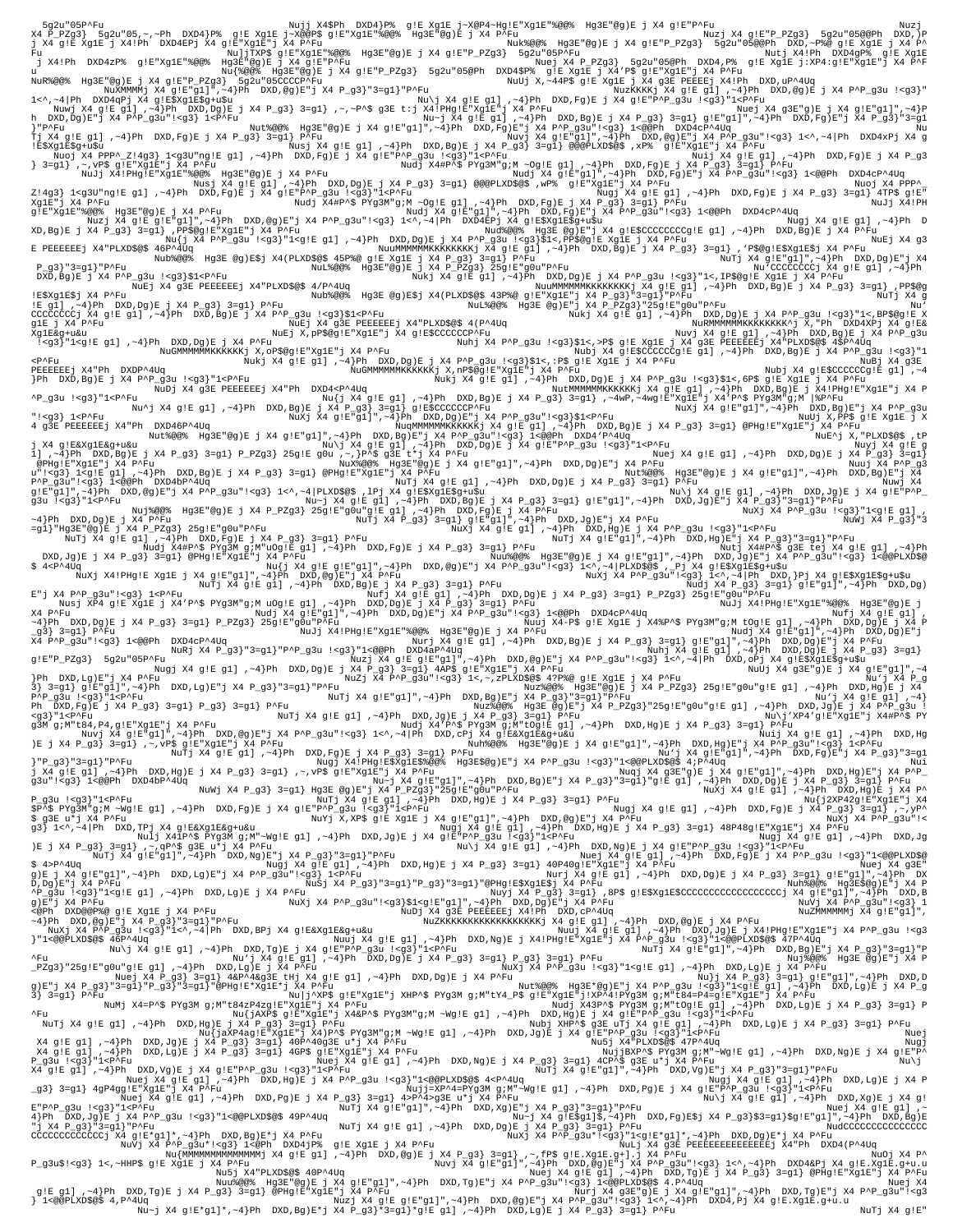g1]",~4}Ph DXD,Dg)E"j X4 P\_g3}"3=g1}"P^Fu NutCCCCCCCCCCCCCCCCCCCCCCCCCCCCj X4 g!E,g1],,~4}Ph DXD,Bg)E,j X4 P^P\_g3u,!<g3}\*1<P^F u NuXj X4 g!E,g1],,~4}Ph DXD,Dg)E,j X4 P^P\_g3u,!<g3} 1<P^Fu NuXj X4 g!E,g1],,~4}Ph DXD,Fg)E,j X4 P^P\_g3u,!<g3}"1<P^Fu Nugj X4!Ph DXD4yP% g!E Xg1E j X4 g3E PEEEEEEEEEEEEEEj X4!Ph DXD,:P^4Uq NubMMMMMMMMMMMMMMj X4 g!E"g1]",~4}Ph DXD,@g)E"j X4 P\_g3}"3=g1}"P^Fu Nuij X4<P\$ g!E.Xg1E.g+].j X4 g!E g1] ,~4}Ph DXD,Tg)E j X 4 P\_g3} 3=g1} P^Fu NuX%@@% Hg3E @g)E"j X4 g!E g1] ,~4}Ph DXD,Rg)E j X4 P^Fu NuXj X4 P^P\_g3u !< g3}"1<g!E&g1]&,~4}Ph DXD,Fg)E&j X4 P^Fu NuTj X4 P\_g3}&3=g1}&g!E"g1]",~4}Ph DXD,Bg)E"j X4 P^Fu Nu'j X4 P\_g3}"3=g1}"g!E g1] ,~4}Ph DXD,Dg)E j X4 P\_g3} 3=g1} P^Fu NutCCCCCCCCCCCCCCCCCCCCCCCCCCCCj X4 g!E\*g1]\*,~4}Ph DXD,Bg)E\* j X4 P^P\_g3u\*!<g3}"1<P^Fu Nuvj X4 g!E\*g1]\*,~4}Ph DXD,Dg)E\*j X4 P^P\_g3u\*!<g3} 1<@Ph DXD4BPj X4 g!E Xg1E j X4 P^Fu NuLj X4 g3E PEEEEEEEEEEEEEEj X4!Ph DXD,0P^4Uq NuVMMMMMMMMMMMMMMj X4 g!E g1] ,~4}Ph DXD,@g)E j X4 P^Fu Nu\_j X4 P\_g3} 3=g1} ,~,fP\$ g!E.Xg1E.g+].j X4 P^P\_g3u&!<g3} 1<P^Fu NuTj X4 g!E g1] ,~4}Ph DXD,Rg)E j X4 P\_g3} 3=g1} P^Fu Nuuj X4 g!E"g1]",~4}Ph DXD,@g)E"j X4 P^P\_g3u"!<g3} 1<^,~4}Ph DXDHPj X4 g!E.Xg1E.g+u.u NuTj X4 g!E\*g1]\*,~4}Ph DXD,Bg)E\*j X4 P\_g3}\*3=g1}\*P^Fu Nugj X4 g!E g1] ,~4}Ph DXD,Lg)E j X4 P\_g3} 3=g1} 4 P4 g!E"Xg 1E"j X4 P^Fu Nu}j X4 g3E"g)E j X4 g!E"g1]",~4}Ph DXD,Dg)E"j X4 P\_g3}"3=g1}"CCCCCCCCCCCCCCCCCCCCCCCCCCCCP^Fu NuXj X4 g!E,g1],,~4}Ph DXD,Bg)E,j X4 P^P\_g3u,!<g3}\*1<P^Fu Nuvj X4 g!E,g1],,~4}Ph DXD,Dg)E,j X4 P^P\_g3u,!<g3} 1<g! E,g1],,~4}Ph DXD,Fg)E,j X4 P^Fu Nuzj X4 P^P\_g3u,!<g3}"1<@Ph DXD4LPj X4 g!E Xg1E j X4 g3E PEEEEEEEEEEEEEEj X4!Ph DXD,MP^4Uq NubMMMMMMMMMMMMMMj X4 g!E"g1]",~4}Ph DXD,@g)E"j X4 P\_g3}"3=g1}"P^Fu Nu'j X4<P\$ g!E.Xg1E.g+].j X4, P\$ g!E Xg1E %@@% Hg3E @g)E"j X4 P^Fu NuTj X4 g!E g1] ,~4}Ph DXD,Tg)E j X4 P\_g3} 3=g1} P^Fu NuX %@@% Hg3E @g)E"j X4 g!E g1] ,~4}Ph DXD,Rg)E j X4 P^Fu NuXj X4 P^P\_g3u !<g3}"1<g!E(g1](,~4}Ph DXD,Fg)E(j X4 P^Fu Nu'j X4 P\_g3}(3=g1}(g!E"g1]",~4}Ph DXD,Bg)E"j X4 P\_g3}"3=g1}"P^Fu NuTj X4 g!E g1] ,~4}Ph DXD,Dg)E j X4 P\_g3 } 3=g1} P^Fu NudCCCCCCCCCCCCCCCCCCCCCCCCCCCCj X4 g!E\*g1]\*,~4}Ph DXD,Bg)E\*j X4 P^Fu NuXj X4 P^P\_ g3u\*!<g3}"1<g!E\*g1]\*,~4}Ph DXD,Dg)E\*j X4 P^Fu NuXj X4 P^P\_g3u\*!<g3} 1<@Ph DXD4WPj X4 g!E Xg1E j X4 P^Fu NuLj X4 g3E PEEEEEEEEEEEEEEj X4!Ph DXD,EP^4Uq NuVMMMMMMMMMMMMMMj X4 g!E g1] ,~4}Ph DXD,@g)E j X4 P^Fu Nu\_j X4 P\_g3} 3=g1} ,~,fP\$ g!E.Xg1E.g+].j X4 P^P\_g3u(!<g3} 1<P^Fu NuTj X4 g!E g1] ,~4}Ph DXD,Rg)E j X4 P\_g3} 3=g1} P^Fu Nuwj X4 g!E"g1]",~4}Ph DXD,@g)E"j X4 P^P\_g3u"!<g3} 1<^,~4}PLXD\$@\$ 44Pj X4 g!E.Xg1E.g+u.u Nutj X4 g!E g1] ,~4}Ph DXD,Ng)E j X4!PHg!E"Xg1E"j X4 P^P\_g3u !<g3}"1<@@Ph DXD4%P^4Uq Nutj X4 g!E g1] ,~4}Ph DXD,Pg)E j X 4!PHg!E"Xg1E"j X4 P^P\_g3u !<g3}"1<@@Ph DXD4\*P^4Uq Nutj X4 g!E g1] ,~4}Ph DXD,Vg)E j X4!PHg!E"Xg1E"j X4 P^P\_g3u !<g3}"1<@@Ph D XD4%P^4Uq Nutj X4 g!E g1] ,~4}Ph DXD,Xg)E j X4!PHg!E"Xg1E"j X4 P^P\_g3u !<g3}"1<@@Ph DXD4\*P^4Uq Nugj X4 g!E g1] ,~4}Ph DXD,Bg)E j X4 P\_g3} 3=g1} 4 P4 g!E"Xg1E"j X4 P^Fu Nun%@@% Hg3E @g)E"j X4!PHg!E\$Xg1E\$CCCCCCj X4 g!E g1] ,~4}Ph DXD,Bg)E j X4 P^Fu NuXj X4 P^P\_g3u !<g3}"1<g!E g1] ,~4}Ph DXD,Dg)E j X4 P^Fu NuWj X4 P ^P\_g3u !<g3}\$1<@PLXD\$@\$ ,|P% g!E Xg1E j X4 P^Fu NuDj X4 g3E PEEEEEEj X4!Ph DXD4BP^4Uq Nu'MMMMM MKKKKKKj X4 g!E g1] ,~4}Ph DXD,Bg)E j X4 P\_g3} 3=g1} P^Fu Nu'j@XP\$ g!E"Xg1E"%@@% Hg3E @g)E"j X40P\$ g!E\$Xg1E\$CCCCCCj X4 P^Fu NuXj X4 g!E g1] ,~4}Ph DXD,Bg)E j X4 P^P\_g3u !<g3}"1<P^Fu NuXj X4 g!E g1] ,~4}Ph DXD,Dg)E j X4 P ^P\_g3u !<g3}\$1<P^Fu Nu'j X4!PLXD\$@\$ ,wP% g!E Xg1E j X4 g3E PEEEEEEj X4!Ph DXD4}P^4Uq Nu'MMMMMM KKKKKKj X4 g!E g1] ,~4}Ph DXD,Bg)E j X4 P\_g3} 3=g1} P^Fu Nubj'XP4'g!E"Xg1E"%@@% Hg3E @g)E"j X,0P,~4rg!E\$Xg1E\$CCCCCCj X4 P^Fu NuXj X4 g!E g1] ,~4}Ph DXD,Bg)E j X4 P^P\_g3u !<g3}"1<P^Fu NuXj X4 g!E g1] ,~4}Ph DXD,Dg)E j X4 P^P\_g3u !<g3}\$1<P^Fu Nu'j X4!PLXD\$@\$ ,rP% g!E Xg1E j X4 g3E PEEEEEEj X4!Ph DXD4xP^4Uq Nu'MMMMM MKKKKKKj X4 g!E g1] ,~4}Ph DXD,Bg)E j X4 P\_g3} 3=g1} P^Fu Nu'j~X@@P\$ g!E"Xg1E"%@@% Hg3E @g)E"jwXP4wg!E\$Xg1E\$CCCCCCj X4 P^Fu NuXj X4 g!E g1] ,~4}Ph DXD,Bg)E j X4 P^P\_g3u !<g3}"1<P^Fu NuXj X4 g!E g1] ,~4}Ph DXD,Dg)E j X4 P ^P\_g3u !<g3}\$1<P^Fu Nu'j X4!PLXD\$@\$ ,mP% g!E Xg1E j X4 g3E PEEEEEEj X4!Ph DXD4sP^4Uq Nu'MMMMMM KKKKKKj X4 g!E g1] ,~4}Ph DXD,Bg)E j X4 P\_g3} 3=g1} P^Fu Nu\_j#XP4#g!E"Xg1E"%@@% Hg3E @g)E"j X4!PHg!E\$Xg1E\$CCCCCCj X4 P^Fu NuXj X4 g!E g1] ,~4}Ph DXD,Bg)E j X4 P^P\_g3u !<g3}"1<P^Fu NuXj X4 g!E g1] ,~4}Ph DXD,Dg)E j X4 P^P \_g3u !<g3}\$1<P^Fu Nu'j X4!PLXD\$@\$ ,hP% g!E Xg1E j X4 g3E PEEEEEEj X4!Ph DXD4nP^4Uq Nu'MMMMMMKK KKKKj X4 g!E g1] ,~4}Ph DXD,Bg)E j X4 P\_g3} 3=g1} P^Fu NuSjCXP\$ g!E"Xg1E"%@@% Hg3E @g)E"j X4 g!E\$CCCCCCP^Fu NuXj X4 g!E g1] ,~4}Ph DXD,Bg)E j X4 P^P\_g3u !<g3}"1<P^Fu NuXj X4 g!E g1] ,~4}Ph DXD,Dg)E j X4 P^P\_g3u !<g3}\$1<P ^Fu Nu'j X4!PLXD\$@\$ ,cP% g!E Xg1E j X4 g3E PEEEEEEj X4!Ph DXD4iP^4Uq Nu'MMMMMMKKKKKKj X4 g!E g 1] ,~4}Ph DXD,Bg)E j X4 P\_g3} 3=g1} P^Fu NubjcXP4cg!E"Xg1E"%@@% Hg3E @g)E"j X,0P,~4rg!E\$Xg1E\$CCCCCCj X4 P^Fu NuXj X4 g!E g1] ,~4}Ph DXD,Bg)E j X4 P^P\_g3u !<g3}"1<P^Fu NuXj X4 g!E g1] ,~4}Ph DXD,Dg)E j X4 P^P\_g3u !<g3}\$1< P^Fu Nu\_j X4!Ph DXD,~P%@ g!E Xg1E j X4 g3E PEEEEEEj X4!Ph DXD4dP^4Uq Nu'MMMMMMKKKKKKj X4 g!E g 1] ,~4}Ph DXD,Bg)E j X4 P\_g3} 3=g1} P^Fu Nubj X,~4!P\$ g!E"Xg1E"%@@% Hg3E @g)E"jwXP4wg!E\$Xg1E\$CCCCCCj X4 P^Fu NuXj X4 g!E g1] ,~4}Ph DXD,Bg)E j X4 P^P\_g3u !<g3}"1<P^Fu NuXj X4 g!E g1] ,~4}Ph DXD,Dg)E j X4 P^P\_g3u !<g3}\$1< P^Fu Nu'j X4!Ph DXD,yP%@ g!E Xg1E j X4 g3E PEEEEEEj X4!PLXD\$@\$ 4?P^4Uq NuPMMMMMMKKKKKK^j X,!Ph DXD4APj X4 g!E&Xg1E&g+u&u Nutj X4 g!E g1] ,~4}Ph DXD,Bg)E j X4 P\_g3} 3=g1} ,~,zPLXD\$@\$ 4'P%@ g!E"Xg1E"j X4 P^Fu Nu^CCCCCCj X4 g!E\$g1]\$,~4}Ph DXD,Bg)E\$j X4 P^P\_g3u\$!<g3} 1<P^Fu Nutj X4 g!E\$g1]\$,~4}Ph DXD,Dg)E\$j X4 P^P\_g3u \$!<g3}"1<@Ph DXD,tP%@ g!E Xg1E j X4 P^Fu NuDj X4 g3E PEEEEEEj X4!Ph DXD4VP^4Uq Nu'MMMMMMj X4 g !E g1] ,~4}Ph DXD,@g)E j X4 P\_g3} 3=g1} KKKKKKP^Fu NuWj X42P^\$ g3E uHj X4 g!E g1] ,~4}Ph DXD,Bg)E j X4 P^Fu NuUj X4 P\_g3} 3=g1} ,~,zPh DXD4>P% g!E"Xg1E"j X4 P^Fu NuNCCCCCCj X4 g!E\$g1]\$,~4}Ph DXD,Bg)E\$j X4 P^Fu Nuhj X4 P^P\_g3u\$!<g3} 1<g!E\$g1]\$,~4}Ph DXD,Dg)E\$j X4 P^P\_g3u\$!<g3}"1<P^Fu Nu\_j X4!Ph DXD,nP%@ g!E Xg1E j X4 g3E PEEEEEEj X4!Ph DXD4PP^4Uq Nu'MMMMMMj X4 g!E g1] ,~4}Ph DXD,@g)E j X4 P\_g3} 3=g1} KKKKKKP^Fu NuWj X4.P^\$ g3E uHj X4 g!E g1] ,~4}Ph DXD,Bg)E j X4 P^Fu NuUj X4 P\_g3} 3=g1} ,~,zPh DXD44P% g!E"Xg1E"j X4 P^Fu NuNCCCCCCj X4 g!E\$g1]\$,~4}Ph DXD,Bg)E\$j X4 P^Fu Nuhj X4 P^P\_g3u\$!<g3} 1<g!E\$g1]\$,~4}Ph DXD,Dg)E\$j X4 P^P\_g3u\$!<g3}"1<P^Fu Nu\_j X4!Ph DXD,hP%@ g!E Xg1E j X4 g3E PEEEEEEj X4!Ph DXD4JP^4Uq NuZMMMMMM j X4 g!E g1] ,~4}Ph DXD,@g)E j X4 P\_g3} 3=g1} P^Fu NuiKKKKKKj X4\*P^\$ g3E uTj X4 g!E g1] ,~4}Ph DXD,Bg)E j X4 P\_g3} 3=g1} P^Fu NuzCCCCCCj X4 g!E"g1]",~4}Ph DXD,Bg)E"j X4 P^P\_g3u"!<g3} 1<@Ph DXD,dP%@ g!E Xg1E j X4 P^Fu NuD j X4 g3E PEEEEEEj X4!Ph DXD4~P^4Uq NudMMMMMMj X4 g!E"g1]",~4}Ph DXD,@g)E"j X4 P\_g3}"3=g1}"KKKKKKg!E P^Fu Nufj X4(P^\$ PYg3M g;M"|Q,~,zPLXD\$@\$ 47P%@ g!E Xg1E j X4 P\_g3} 3=g1} P^Fu Nuvj X4 g!E"g1]",~4}Ph DXD,@g)E"j X4 P^P\_g3 u"!<g3} 1<^,~4}Ph DXD4XPj X4 g!E&Xg1E&g+u&u NuRj X4(PLXD\$@\$ 49P%@ g!E Xg1E j X4 P\_g3} 3=g1} P^Fu Nuvj X4 g!E"g1]",~4}Ph DXD,@g)E"j X4 P^P\_g3u"!<g3} 1<^,~4}Ph DXD4ZPj X4 g!E&Xg1E&g+u&u NuRj X4(PLXD\$@\$ 4;P%@ g!E Xg1E j X4 P \_g3} 3=g1} P^Fu Nuvj X4 g!E"g1]",~4}Ph DXD,@g)E"j X4 P^P\_g3u"!<g3} 1<^,~4}Ph DXD4\Pj X4 g!E&Xg1E&g+u&u NuRj X4(PLXD\$@\$ 4=P%@ g!E Xg1E j X4 P\_g3} 3=g1} P^Fu Nuvj X4 g!E"g1]",~4}Ph DXD,@g)E"j X4 P^P\_g3u"!<g3} 1<^,~4}Ph DXD 4^Pj X4 g!E&Xg1E&g+u&u NuTj X4 g!E g1] ,~4}Ph DXD,Bg)E j X4 P\_g3} 3=g1} P^Fu Nuwj X4 g!E"g1]",~ 4}Ph DXD,@g)E"j X4 P^P\_g3u"!<g3} 1<^,~4}Ph DXD4\_@Pj X4 g!E&Xg1E&g+u&u NuLj X4 g!E g1] ,~4}Ph DXD,Jg)E j X4 g!E"P^Fu Nudj X4 P^P\_g3u !<g3}"1<g!E"g1]",~4}Ph DXD,Bg)E"j X4 P\_g3}"3=g1}"P^Fu NuXj X4 g!E g1] ,~4}Ph DXD,Ng)E j X4 P^P\_g3u !<g3}"1<P^Fu Nu\j X4 g!E g1] ,~4}Ph DXD,Lg)E j X4 g!E"P^P\_g3u !<g3}"1<P^Fu Nurj X4 g!E"g1]",~4}Ph DXD,Bg)E"j X4 P\_g3}"3=g1}"g!E g1] ,~4}Ph DXD,Lg)E j X4 P^Fu NuWj X4 P\_g3} 3=g1} Hg3E @g)E"j X4 P\_PZg3}"25g!E"g0 u"P^Fu Nuvj X4 g!E g1] ,~4}Ph DXD,Fg)E j X4 P^P\_g3u !<g3}"1<g!E g1] ,~4}Ph DXD,Fg)E j X4 P^Fu Nukj X4 P\_g3} 3=g1} 4|P4|g!E"Xg1E"j X4<P^\$ PYg3M g;M"t7@@@P^\$ g3E t\*j X4 P^Fu Nuej X4 g!E g1] ,~4}Ph DXD,Lg)E j X4 P\_g3} 3=g1} @PHg!E"Xg1E"j X4 P^Fu Nut%@@% Hg3E"@g)E j X4 g!E"g1]",~4}Ph DXD,Lg)E"j X4 P^P\_g3u"!<g3} 1<@@Ph DXD4aP^4Uq Nurj X4 g!E"g1]",~4}Ph DXD,Dg)E"j X4 P\_g3}"3=g1}"g!E g1] ,~4}Ph DXD,Jg)E j X4 P^Fu Nu{j X4 P\_g3} 3=g1} ,~,zP\$ g!E &Xg1E&CCCCCCCCCCCCCCCCCCj X4 g!E\$g1]\$,~4}Ph DXD,Bg)E\$j X4 P^Fu NuXj X4 P^P\_g3u\$!<g3}&1<g!E\$g1]\$,~4}Ph DXD,Dg)E\$j X4 P^Fu NuVj X4 P^P\_g3u\$!<g3} 1<@Ph DXD,JP% g!E Xg1E j X4 P^Fu NuFj X4 g3E PEEEEEEEEj X4!Ph DXD4)P^4Uq NunMMMMMMMMj X4 g!E g1] ,~4}Ph DXD,@g)E j X4 P\_g3} 3=g1} KKKKKKKKKKKKKKKKKKP^Fu NuKj X4 g!E\$g3E"g1 E\$%@@% Hg3E @g)E\$j X4 P^Fu Nuvj X4 g!E g1] ,~4}Ph DXD,Hg)E j X4 P^P\_g3u !<g3}\$1<g!E g1] ,~4}Ph DXD,Hg)E j X4 P^Fu NuTj X4 P\_g3} 3=g1} g!E\$g1]\$,~4}Ph DXD,Ng)E\$j X4 P^Fu Nupj X4 P\_g3}\$3=g1}\$P^P\_g3u !<g3}\$1<g!E g1] ,~4}Ph DXD,Hg)E j X4 P\_g3} 3=g1} P^Fu NuKj X4\$P\$ g!E\$Xg1E\$%@@% Hg3E\$@g)E j X4 P^Fu Nuuj~X@@P\$ g!E\$Xg1E \$j X4 P^P\_g3u !<g3}\$1<g!E g1] ,~4}Ph DXD,Hg)E j X4 P\_g3} 3=g1} P^Fu NuKj X4&P\$ g!E\$Xg1E\$%@@% Hg3E\$@g)E j X4 P^Fu Nuhj X4 g!E\$P^P\_g3u !<g3}\$1<g!E g1] ,~4}Ph DXD,Hg)E j X4 P\_g3} 3=g1} P^Fu NuKj X4"P\$ g!E\$Xg1E\$%@@% Hg3E\$@g) E j X4 P^Fu Nu>j X4 g!E\$P^P\_g3u !<g3}\$1<P^Fu Nurj X4 g!E\$g1]\$,~4}Ph DXD,Bg)E\$j X4 P\_g3}\$3=g1}\$g !E g1] ,~4}Ph DXD,Lg)E j X4 P^Fu NuIj X4 P\_g3} 3=g1} Hg3E @g)E\$j X4 g!E P^Fu Nuuj X4 P\_PZg3}\$ 5 g2u 05g!E g1] ,~4}Ph DXD,Jg)E j X4 P\_g3} 3=g1} @PHg!E\$Xg1E\$j X4 P^Fu NuX%@@% Hg3E\$@g)E j X4 g!E\$g1]\$,~4}Ph DXD,Jg)E\$j X4 P^Fu NuXj X4 P^P\_g3u\$!<g3} 1<g!E\$g1]\$,~4}Ph DXD,Bg)E\$j X4 P^Fu Nuqj X4 P\_g3}\$3=g1}\$g!E g1] ,~4}Ph DXD,Lg)E j X4 P\_g3} 3=g1} @PHg!E&Xg1E&j X4 P^Fu Nuh%@@% Hg3E&@g)E %@@% Hg3E @g)E\$j X4 g!E g1] ,~4}Ph DXD,Ng)E j X4 P^Fu NuXj X4 P^P\_g3u !<g3}\$1<g!E g1] ,~4}Ph DXD,Fg)E j X4 P^Fu NuRj X4 P\_g3} 3=g1} @@P^\$ g3E t5j X4"PLXD\$ @\$ 4,P^4Uq Nu5j X4"PLXD\$@\$ 4-P^4Uq NuTj X4 g!E g1] ,~4}Ph DXD,Jg)E j X4 P\_g3} 3=g1} P^Fu Nuvj X4 g!E\$g1]\$,~4}Ph DXD,@g)E\$j X4 P^P\_g3u\$!<g3} 1<^,~4}Ph DXD,zPj X4 g!E(Xg1E(g+u(u Nu'j X4 g!E g 1] ,~4}Ph DXD,Dg)E j X4 P\_g3} 3=g1} P\_g3} 3=g1} P^Fu NuXj X4 g!E"g1]",~4}Ph DXD,dg)E"j X4 P^P\_g3u"!<g3} 1<P^Fu Nu]j X4 g!E g1] ,~4}Ph DXD,dg)E 4pPj X4 g!E(Xg1E(g+](j X4 P^Fu Nuvj X4 g!E"g1]",~4}Ph DXD,Bg)E"j X4 P^P\_g3u"! <g3} 1<@Ph DXD,.Pj X4 g!E Xg1E j X4 P^Fu NuGj X4 g3E PEEEEEEEEj X4!PLXD\$@\$ 4?P^4Uq NucMMMMMMMMj 4XP44g!E(Xg1E(g+](j X4 g!E g1] ,~4}Ph DXD,dg)E j X4 P^Fu Nuyj X4 P\_g3} 3=g1} ,~4}Ph DXD,TPj X4 g!E(Xg1E(g+](j X4 g!E"g1]",~4}P h DXD,Bg)E"j X4 P^Fu Nutj X4 P^P\_g3u"!<g3} 1<@Ph DXD,+Pj X4 g!E Xg1E j X4 g3E PEEEEEEEEj X4!Ph DXD,&P^4Uq NuPMMMMMMMMj X4 g!E"g1]",~4}Ph DXD,@g)E"j X4 P^Fu Nukj X4 P\_g3}"3=g1}"44P44g!E(Xg1E(g+](j X4 g!E g1] ,~4}Ph DXD,n g)E j X4 P^Fu NuXj X4 P^P\_g3u !<g3}"1<g!E"g1]",~4}Ph DXD,ng)E"j X4 P^Fu NuTj X4 P\_g3}"3=g1}"g!E g1] ,~4}Ph DXD,Lg)E j X4 P^Fu Nuij X,!Ph DXD,TPj X4 g!E(Xg1E(g+](j X4 g!E\$g1]\$,~4}Ph DXD,Bg)E\$j X4 P^Fu Nuhj X4 P^P\_g3u\$!<g3}"1<g!E\$g1]\$,~4}Ph DXD,Dg)E\$j X4 P^P\_g3u\$!<g3} 1<P^Fu Nucj X4!Ph DXD,\$Pj X4 g!E Xg1E j X4 g3E PEEEEEEEEj X4"Ph DXD42P^4Uq Nu\MMMMMMMMj X4 g!E"g1]",~4}Ph DXD,@g)E"j X4 P\_g3}"3=g1}"P^Fu Nukj 4XP44g!E(Xg1E(g+](j X4 g!E g1] ,~4}Ph DXD,lg)E j X4 P^P\_g3u !<g3}"1<P^Fu Nuoj X,!Ph DXD,TPj X4 g!E(Xg1E(g+](j X4"PLXD\$@\$ P% g !E Xg1E j X4 g3E Pj X4 P^Fu Nu<EEEEEEEEj X4!Ph DXD4&P^4Uq NuwMMMMMMMMj4XP44g!E(Xg1E(g+](j X4 g! E g1] ,~4}Ph DXD,fg)E j X4 g!E"P^P\_g3u !<g3}"1<P^Fu Nurj X4 g!E g1] ,~4}Ph DXD,fg)E j X4 P\_g3} 3=g1} g!E"g1]",~4}Ph DXD,lg)E" j X4 P^Fu Nutj X4 P\_g3}"3=g1}",~,{P^\$ PYg3M"g;M ~Og!E g1] ,~4}Ph DXD,fg)E j X4 P\_g3} 3=g1} P^Fu Nuij X,!Ph DXD,TPj X4 g!E(Xg1E(g+](j X4 g!E"g1]",~4}Ph DXD,Bg)E"j X4 P^Fu NuWj X4 P^P\_g3u"!<g3} 1<@@Ph DXD4&P% g!E Xg1E j X 4 P^Fu NuFj X4 g3E PEEEEEEEEj X4!Ph DXD,'P^4Uq NuEMMMMMMMMj4XP44g!E(Xg1E(g+](j X4 P^Fu Nuej X4 g!E g1] ,~4}Ph DXD,fg)E j X4 P\_g3} 3=g1} @PHg!E"Xg1E"j X4 P^Fu Nuu%@@% Hg3E"@g)E j X4 g!E"g1]" ,~4}Ph DXD,fg)E"j X4 P^P\_g3u"!<g3} 1<@@PLXD\$@\$ 4?P^4Uq Nuhj X4 g!E g1] ,~4}Ph DXD,Fg)E j X4!PHg!E"Xg1E"j X4 P^P\_g3u !<g3}"1<P^ Fu Nu\j X4 g!E g1] ,~4}Ph DXD,Hg)E j X4 g!E"P^P\_g3u !<g3}"1<P^Fu Nu~j X4 g!E g1] ,~4}Ph DXD,Hg )E j X4 P\_g3} 3=g1} g!E"g1]",~4}Ph DXD,lg)E"j X4 P\_g3}"3=g1}"P^Fu NuXj X4.P^\$ PYg3M"g;M ~Cg!E g1] ,~4}Ph DXD,Hg)E j X4 P^Fu Nulj X4 P\_g3} 3=g1} ,~,zP\$ g!E\$Xg1E\$j X,!Ph DXD,TPj X4 g!E(Xg1E(g+](j X4 P^Fu NuXj X4 g!E"g1]",~4 }Ph DXD,Bg)E"j X4 P^P\_g3u"!<g3}\$1<P^Fu NuXj X4 g!E"g1]",~4}Ph DXD,Dg)E"j X4 P^P\_g3u"!<g3} 1<P^Fu NuXj X4"Ph DXD41P% g!E Xg1E j X4 g3E PEEEEEEEEj X,RP^4Uq NuPMMMMMMMMj X4 g!E g1] ,~4}Ph DXD,@g)E j X4 P^Fu Nukj X4 P\_g3} 3=g1} 44P44g!E(Xg1E(g+](j X4 g!E"g1]",~4}Ph DXD,Lg)E"j X4 P^Fu NuX%@@% Hg3E @g)E"j X4 g!E g1] , ~4}Ph DXD,Jg)E j X4 P^Fu Nudj X4 P^P\_g3u !<g3}"1<g!E g1] ,~4}Ph DXD,Jg)E j X4 P\_g3} 3=g1} P^Fu NuKj X4\$P\$ g!E"Xg1E"%@@% Hg3E"@g)E j X4 P^Fu Nudj X4 P\_g3} 3=g1} g!E"g1]",~4}Ph DXD,hg)E"j X4 P^P\_g3u"!<g3} 1<P^Fu Nugj X4 g!E g1] ,~4}Ph DXD,hg)E j X4 P\_g3} 3=g1} ,~,|P^\$ g3E u\*j X4 P^Fu Nuej X4 g!E g1] ,~4}Ph DXD,Hg)E j X4 P\_g3} 3=g1} @PHg!E"Xg1E"j X4 P^Fu Nuu%@@% Hg3E"@g)E j X4 g!E"g1]",~4}Ph DXD,Hg)E"j X4 P^P\_g3u"!<g3} 1<@@PLXD\$@\$ 48P^4Uq Nupj X4 g!E g1] ,~4}Ph DXD,Fg)E j X4 P\_g3} 3=g1} 4#P^4#g3E u5j X4"PLXD\$@\$ 45P^4Uq Nu4j X4"Ph D XD4cP^4Uq Nu4j X4"Ph DXD4eP^4Uq Nuyj X4 g!E g1] ,~4}Ph DXD,Jg)E j X4 P\_g3} 3=g1} ,~,|P\$ g!E"Xg 1E"%@@% Hg3E"@g)E j X4 P^Fu NuTj X4 P\_g3} 3=g1} g!E"g1]",~4}Ph DXD,pg)E"j X4 P^Fu Nu\j X4 P^P\_ g3u"!<g3} 1<g!E g1] ,~4}Ph DXD,Fg)E j X4 g!E"P^Fu Nudj X4 P^P\_g3u !<g3}"1<g!E g1] ,~4}Ph DXD,pg)E j X4 P\_g3} 3=g1} P^Fu Nu'j X4 g!E",~,nP^\$ PYg3M"g;M |Cg!E g1] ,~4}Ph DXD,Jg)E j X4 P^Fu Nulj X4 P\_g3} 3=g1} P\_g3} 3=g1} g!E "g1]",~4}Ph DXD,Jg)E"j X4 P\_g3}"3=g1}"P^Fu Nuij X4"P\$ g!E\$Xg1E\$%@@% Hg3E\$@g)E"j X4 g!E\$g1]\$,~4}Ph DXD,Jg)E\$j X4 P^Fu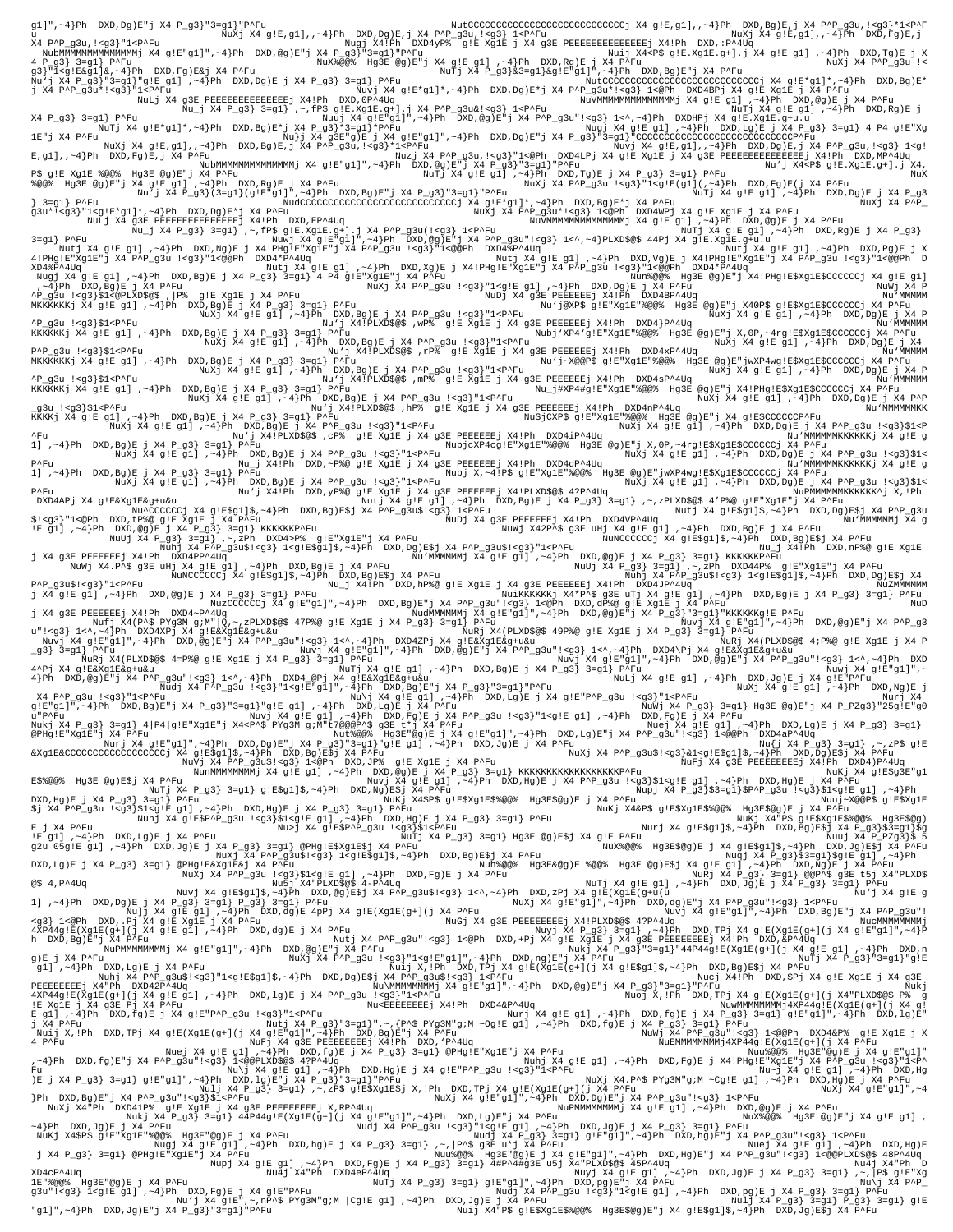Also, remember when we talked about the relocation table, and how it has to corrupt some pair of bytes in our file? That's right here: --> XX <--.<br>If you load this program in a debugger and look at memory approximately sta \*\* 28. PAPER.EXE \*\* I also still need to fill up 20 pages in this ridiculously small font! Executing this paper in DOS, with an AdLib-compatible sound card (such as the Sound Blaster) configured at 0x388, will play some music. The music to play is specified on the command line, using a subset of a standard textinvoking \* paper.c, Copyright (c) 2017 Tom Murphy VII Ph.D.<br>\* This copyright notice must appear in the compiled PAPER.EXE C4C4G4G4A4A4G8G8F4F4E4E4D4D4C8 version of this program. Otherwise, please distribute freely. will play a segment of the "Now I know my ABC's" song and then exit.<br>The language supported is as follows: Basic notes  $A - G$ Same, up one octave  $a-g$  $int out8(int, int);$ Rest Rest<br>(Prefix) Sharp in a power and the set of the data segment "<br>
"Indigned char \*meta\_note = "Now this is the part of the data segment "<br>
"That stores global variables. This is actually a string constant in "<br>
"The program itself, so you'll (Prefix) Blat<br>(Prefix) Flat<br>(Prefix) Natural - does nothing since key of C is assumed (Suffix) Up one octave (Suffix) Down one octave<br>(Suffix) Down one octave<br>(Suffix) Set duration of note to this many eighth notes  $2 - 8$ Up to three simultaneous tracks can play, all using the same dumb-sounding organ-like instrument, by separating tracks with  $|$ . DOS tracks  $|$  specially on the command line, so quote the argument, like PAPER.EXE "AA  $|BB|$ Running PAPER.EXE with arguments like "-song" will play a built-in<br>song. Available songs include: "-alphabet", "-plumber", and<br>"-bluehair". There's plenty of space in the data segment for more! // Adlib uses two bytes to do a "note-on", and the notes are specified<br>// in a somewhat complex way (octave multiplier plus frequency.) These<br>// tables give the upper and lower byte for each MIDI note. Computed Running PAPER.EXE without any arguments will play a default song. // bapase freq.sml.<br>
unsigned char \*upper = "\x20\x20\x20\x20\x20\x20\x20\1:1!!!!!!!!!!!"<br>
"\x22\x22\x22\x222\x222\x224\times\x42\x20\x20\x20\1:1!!!!!!!!!!!"<br>
"\x....../////222222222233333666666677777:::::::;;;;;>>>>>>>"<br> \*\* 28. Running, debugging \*\* Speaking of running the program, old-style EXE files no longer run on 64-bit versions of Windows. So if you do not have an old DOS computer around with a sound card, you can run ABC-compiled programs inside am emulator. DO MOUNT C C:\DOWNLOADS\ABC\ unsigned char \*default\_song =<br>"abd'b^f'3^f'3e'6ab^c'aa'4^c'b4ab^c'ad'4e'2^c'2b2a2z2a2e'4d'4z"<br>"4abd'b^f'3^f'3e'6ab^c'aa'4^c'2d'2^c'b3ab^c'ad'4e'2^c'3ba2z2a2e'2d'2d'4|<br>"A4E4E4A4A4^F4^F4^F4B4B4E4B4AAA4^F4B4AAA4E4E4A4A4^F4^F4 in order to mount one of your real directories as a "hard drive". To verify that PAPER.EXE is printable with no beeping or funny characters, you could do COPY PAPER EXE CON to copy it to your console, or COPY PAPER.EXE LPT1 to copy it to your<br>simulated computer's printer (spoiler: It doesn't have one). But why<br>bother? You're reading PAPER.EXE right now! "4E2^F2A2"; unsigned char \*alphabet =<br>"C4C4G4G4A4A4G8" "F4F4E4E4D4D4C8"<br>"G4G4F4F4E4E4D8" "G4G4F4F4E4E4D8"<br>"C4C4G4G4A4A4G8" "F4F4E4E4D4D4C8"; frequently I used DOSBox frequently during development, and modified its debuger, especially for understanding the header values are actually used. The RAC compiler outputs each of the intermediate languages for a program as it compi used DOSBox during development. and modified unsigned char \*plumber >>yu<br/>=<br/>vumbinding in the set of the set of the set of the set of the set of the<br/>inding in the set of the set of the set of the set of the set of the<br/>set of the set of the set of the set of the set of the se "zdezczABGz2Cz2Gz2czFz2cczFzCz2Ez2Gczg'zg'g'zGzCz2Gz2czFz2cczFzCz^Gz2^A" z2cz2GGzC"; unsigned char \*bluehair "-A8z2F4-G8F3c4-A4F4-A4-G8z8"<br>"-A8z2F4-G8F3c4-A4F4-A4-G8z8"<br>"-A8z2c8z2-c8z2-d8z2f8z2F4F4F4F8"; My modifications to DOSBox are included in the ABC source repository, although they are not necessary to run ABC-compiled programs. When running these programs under DOSBox with the debugger enabled, it will complain about typedef struct {<br>unsigned char \*song;<br>int idx;<br>int midi\_note; Illegal/Unhandled opcode 63 unsigned int ticksleft; } Channel; upon exiting (because we do execute an illegal opcode). For cosmetic<br>style points, the local version of DOSBox has been modified to instead int Adlib(int reg, int value) { output int i.  $\frac{1}{\sqrt{2}}$  out  $\frac{1}{\sqrt{2}}$  (int) 0x0388, (int) reg):<br>  $\frac{1}{\sqrt{2}}$  (int) 0x0388, (int) reg):<br>  $\frac{1}{\sqrt{2}}$  (int) 0x0388, (int) 12:  $i+i$ ) {}<br>
for (i = 0:  $i <$  (int) 0x0389, (int) value):<br>  $\frac{1}{\sqrt{2}}$  and 84 cycl Thank you for playing Wing Commander! \*\* 29. PAPER.C \*\* This section contains the C source code that was compiled into this<br>paper. It may be interesting to see how the code (e.g. string<br>literals) make their way into the data for the paper. You may also<br>laugh at my many troubles  $\rightarrow$ int PlayNote(int ch, int midi\_note) {<br>
// First turn note off; silence is better than weird "accidentals."<br>
Adlib((int)0xB0 + ch, 0x00);<br>
// midi\_note = 128 actually accesses the terminating \0 in the<br>
// above strings, w I'm playing music, which has some dependency on timing, but there<br>is no way to get access to the system clock. Instead, I use for<br>loops with built-in constants determined empirically. At least<br>this technique of relying on However, since the routine that calculates lengths performs a multiplication, and multiplication of  $m * n$  is  $O(n)$ , the delays // Zero all the adlib ports, which both silences it and // initializes it. are not actually linear. You can see the many places where I'm applying explicit casts,<br>either because an implicit coercion is not yet implemented for<br>ABC (I want to do it right, and the rules are a little subtle),<br>because some operation is not ye int Quiet() {<br>int port; // Clear the main tones first, so that we don't hear artifacts during<br>// the clearing process if a note is playing.<br>Adlib((int)0xB0, (int)0x00);<br>Adlib((int)0xB1, (int)0x00);<br>Adlib((int)0xB2, (int)0x00); You can see the reliance on string literals for efficient lookup tables, in keeping with the "printable" theme.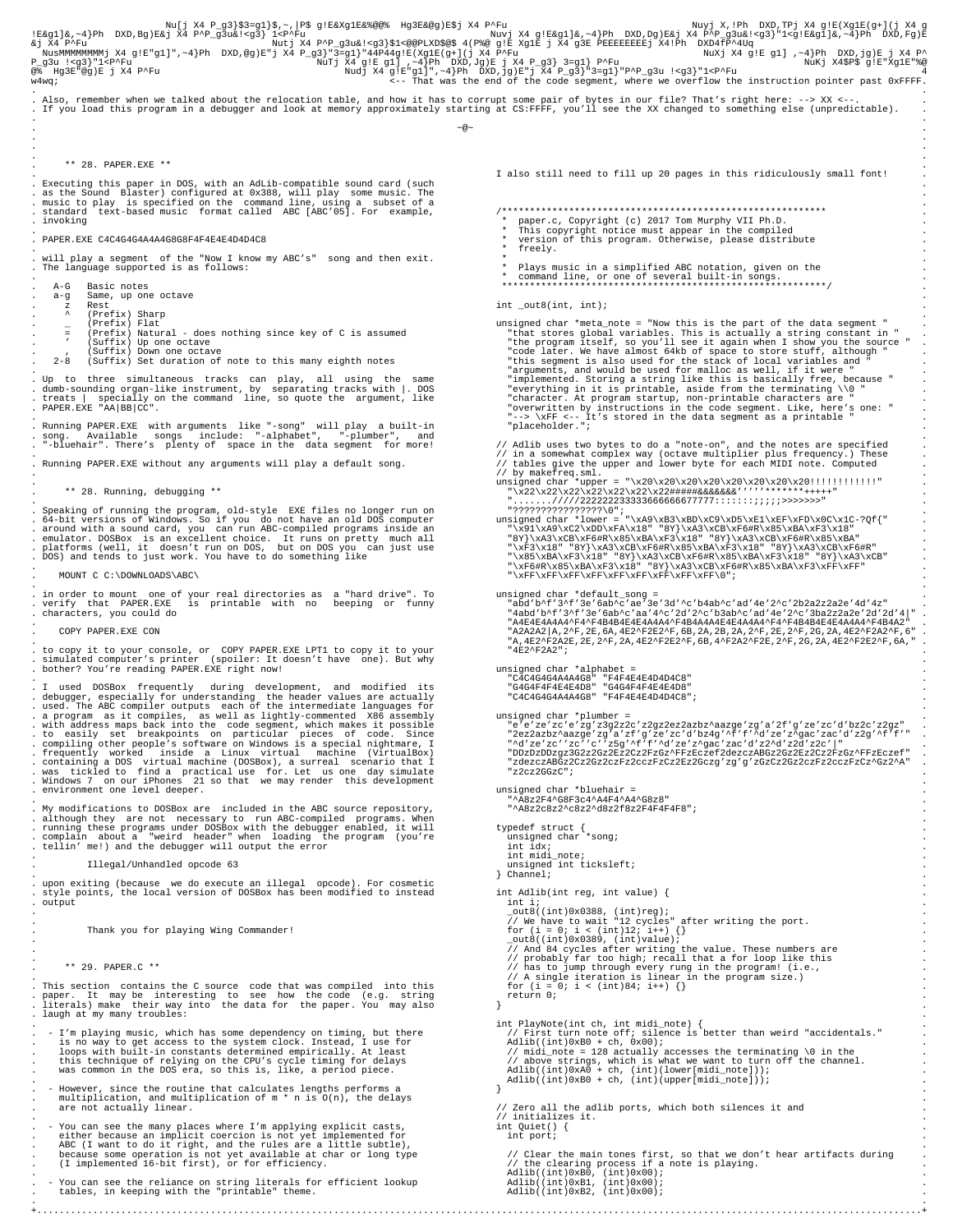```
. for (port = (int)0x01; port <= (int)0xF5; port++) { if (c >= (int)'A' && c <= (int)'G') { .
      \begin{array}{c} \mathbf{1}_{\text{matrix}} \\ \mathbf{1}_{\text{S}} = (\text{unsigned char } *)((\text{int})\mathbf{s} + (\text{int})\mathbf{1}); \end{array} \qquad \qquad \begin{array}{c} \mathbf{1}_{\text{matrix}} \\ \mathbf{1}_{\text{matrix}} \end{array}\stackrel{*}{\star}s = (unsigned char)0;<br>return 0;<br>} else {
     . // E - J.<br>"T" // G = 53<br>"T"; // G = 55<br>Parse a character c (must be capital A,B,C,D,E,F,G) Channel *channel *channel = &channels[current_channel];
    int nextex<br>
midi = octave4[offset];<br>
for (;;) {<br>
nextc = (int)ptr[*idx];<br>
switch (nextc) {<br>
case '\'':
      \begin{array}{ll}\n\text{case} & \wedge'':\\
\hline\n\end{array} \quad \text{(by} \quad \text{0.0000} \\ \text{mid} \quad += \ (\text{int})12;. } MakeArgString(&cmdline); .
   *idx = *idx + (int)1;<br>
\text{song} = \text{Get Song}(\text{cmdline});1 a. - 1 a. + (included int) 200 * m;<br>
<br>
\frac{1}{2} for (i = 0; i < num_channels; i++)<br>
\frac{1}{2}<br>
\frac{1}{2}<br>
\frac{1}{2}<br>
\frac{1}{2}<br>
\frac{1}{2}<br>
\frac{1}{2}<br>
\frac{1}{2}<br>
\frac{1}{2}<br>
\frac{1}{2}<br>
\frac{1}{2}<br>
\frac{1}{2}<br>
\frac{1}{2}<br>
\frac%// End of string literal. \frac{1}{2} if (c == (int)0) return 0; \} else { ...
      \begin{array}{c} \text{int } \text{new\_note} = \text{GetMid}(\text{channel->song, \&\text{channel->idx}, \\ \text{if } \text{new\_note} = \text{GetMid}(\text{channel->clock} = \text{&\text{ichannel->idx}}, \\ * \text{idx} = * \text{idx} + (\text{int})1; \end{array}switch (c) {<br>
case '^': <br>
case '^': PlayNote(ch, (int)128);<br>
sharpflat++;<br>
and the channel --<br>
else {<br>
else {
      . break; PlayNote(ch, new_note); .
. *len = ParseLength(ptr, idx); Quiet(); .
. // No sound. return 0; .
. return 128; } .
. .
```

```
+..............................................................................................................................................................+
. .
. .
. default: .
. Adlib((int)port, (int)0x00); examples are not midi_note = ParseNote(ptr, c, idx) + sharpflat; ...
\begin{array}{c} \begin{array}{c} \text{ } \end{array} & \begin{array}{c} \text{ } \end{array} & \begin{array}{c} \text{ } \end{array} & \begin{array}{c} \text{ } \end{array} & \begin{array}{c} \text{ } \end{array} & \begin{array}{c} \text{ } \end{array} & \begin{array}{c} \text{ } \end{array} & \begin{array}{c} \text{ } \end{array} & \begin{array}{c} \text{ } \end{array} & \begin{array}{c} \text{ } \end{array} & \begin{array}{c} \text{ } \end{array} & \begin{array}{c} \text{ } \end{array} & \begin{array}{c} \text. while ((int)*s != (int)0) { } .
. len++; } .
. } .
. return len; // Adlib has 9 channels, but they are packed in groups of .
. } // three (c1o1, c2o1, c3o1, c1o2, c2o2, c3o2, c4o1, ...). .
. // So this only works for the first three channels. Not .
. int streq(unsigned char *a, unsigned char *b) { // too hard to generalize, especially with a table. .
. int i; int InitInstrument(int ch) { .
. for (i = 0; /* in loop */; i++) { // Initialize the Adlib instrument. .
. int ca = a[i], cb = b[i]; Adlib((int)0x20 + ch, 0x01); // Modulator multiple 1. .
. if (ca != cb) return (int)0; Adlib((int)0x40 + ch, 0x10); // Modulator gain ~ 40db. .
. if (ca == (int)0) return (int)1; Adlib((int)0x60 + ch, 0xF0); // Modulator attack: quick. Decay: long. .
. } Adlib((int)0x80 + ch, 0x77); // Modulator sustain: med. Release: med. .
. } Adlib((int)0x23 + ch, 0x01); // Carrier multiple to 1. .
. Adlib((int)0x43 + ch, 0x00); // Carrier at max volume. .
. // DOS command lines always start with a space, which is annoying. Adlib((int)0x63 + ch, 0xF0); // Carrier attack: quick. Decay: long. .
. // Strip that. DOS also terminates the command line with 0x0D, not Adlib((int)0x83 + ch, 0x77); // Carrier sustain: med. release: med. .
. // 0x00. This function updates it in place so that we can use normal } .
. // string routines on it. .
\begin{array}{l} \begin{array}{r} \text{int MakeArgString(unsigned char **argsstring) } \end{array} & \begin{array}{r} \text{int MakeArgString(unsigned char **argsstring) } \end{array} \\ \begin{array}{r} \text{using MikeArgString(unsigned char **argsstring) } \end{array} & \begin{array}{r} \text{if } \text{list } \text{test for known songs. After that, if we have a command line, \\ \text{usingmed char * (unsigned char *) " - alphabet" )} \end{array} \\ \begin{array}{r} \text{using Mike} \\ \text{if } \text{fstreg(small, (unsigned char *) " - alphabet" )} \end{array} & \begin{array}{r} \text{if } \. return plumber; .
. while ((int)*s != (int)0x0D) { } else if (streq(cmdline, (unsigned char *)"-bluehair")) { .
. s = (unsigned char *)((int)s + (int)1); return bluehair; .
                                                                                         } else if (strlen(cmdline) > (int)0) {<br>return cmdline;
. return 0; {} . {} return 0; {} . {} . {} . {} . {} . {} . {} . {} . {} . {} . {} . {} . {} . {} . {} . {} . {} . {} . {} . {} . {} . {} . {} . {} . {} . {} . {} . {} . {} . {} . {} . {}. } the contraction of the contraction of the contraction of the contraction of \mathbf{r} return default_song; \mathbf{r}. } .
. // We pick octave 4 as the base one; this is fairly canonical and } .
. // benefits us since this array is all printable. Note that A4 is .
. // higher than C4, since octave 4 begins at the note C4. This // Note: Doesn't check that the input is within the maximum number of .
. // array maps A...G to the corresponding MIDI note. \qquad // channels!
                                                                                       . in SplitChannels(unsigned char *song, Channel *channels) {<br>int i, current_channel = 0;<br>unsigned char *prevsong = song;<br>for (i = (int)0; /* in loop */; i++) {<br>int c = song[i];<br>switch (c) {<br>(i) = (i) = (i) = (i) = (i) = (
. "," // A = 59<br>
. "," // A = 59<br>
. "," // C = 48<br>
. "," // C = 48<br>
. "," // C = 50<br>
. "," // E = 52<br>
. "," // E = 52<br>
. "," // E = 53<br>
. "," // G = 55<br>
. ",", / G = 55<br>
. ",", / G = 55<br>
. ",", / G = 55<br>
. ",", / G = 55<br>

. // and interpret any suffixes as well. channel->song = prevsong; .
. int ParseNote(unsigned char *ptr, int c, int *idx) { // Silence; ready for next note. .
. int midi; channel->midi_note = (int)128; .
. int offset = c - (int)'A'; channel->ticksleft = (int)0; .
. int nextc; channel->idx = (int)0; .
. for (;;) { song[i] = (unsigned char)'\0'; .
. nextc = (int)ptr[*idx]; current_channel++; .
. switch (nextc) { // Start after the nul-terminator byte. .
. case '\'': prevsong = &song[i + (int)1]; .
. // Up octave. if (c == (int)0) return current_channel; .
. break; } .
. case ',': } .
. // Down octave. } .
. midi -= (int)12; .
. break; int main(int argc, unsigned char **argv) { .
. default: Channel channels[3]; .
. // Not suffix, so we're done (and don't consume unsigned char *song, *cmdline = *argv; .
. // the character.) int i, num_channels; .
. return midi; .
. } .
. } // Initialize channels. Note that this will just blow the .
. // stack-allocated channels array if there are more than .
\begin{array}{lllllllllllllll} \text{.} & \text{unsigned int ParseLength}(\text{unsigned char *ptr, int *idx}) & \begin{array}{llllll} \text{.} & \text{.} & \text{.} & \text{.} & \text{.} & \text{.} & \text{.} & \text{.} & \text{.} & \text{.} & \text{.} & \text{.} & \text{.} & \text{.} & \text{.} & \text{.} & \text{.} & \text{.} & \text{.} & \text{.} & \text{.} & \text{.} & \text{.} & \text{.} & \text{.} & \text{.} & \text{.} & \text{.} &. return (unsigned int)200; .
. } for (;;) { .
. int ch, all_done = 1; .
%.//Parse the song description (ptr) starting at *idx. Updates *idx to \frac{1}{2} at the startick (whose rate is governed just by the time ...)<br>
\frac{1}{2} on the form is one of the length in some ... (/when the some ...) (a
. int c, midi_note; .<br>
. int sharpflat = 0; .<br>
. for (;;) { . int sharpflat = 0; .<br>
. for (;;) { . int ticksleft = channel->ticksleft; .<br>
\begin{array}{ccc} \text{or} & \text{or} & \text{or} & \text{or} & \text{or} \\ \text{or} & \text{or} & \text{or} & \text{or} \end{array}. if (ticksleft > (int)0) { .
. // End of string literal. channel->ticksleft = ticksleft - (int)1; .
. // Advance to next character. &channel->ticksleft); .
. *idx = *idx + (int)1; channel->midi_note = new_note; .
. if (new_note == (int)0) { .
. switch (c) { // Quiet the channel -- forever! .
. sharpflat++; } else { .
. case '_': \qquad \qquad \}. sharpflat--; {}. break; \qquad \qquad \qquad \}. case '=': } .
. // Nothing. We assume key of C, so there are no naturals. if (all_done) break; .
. break; \hspace{1.6cm} . break; \}. case 'z': \blacksquare
```
+..............................................................................................................................................................+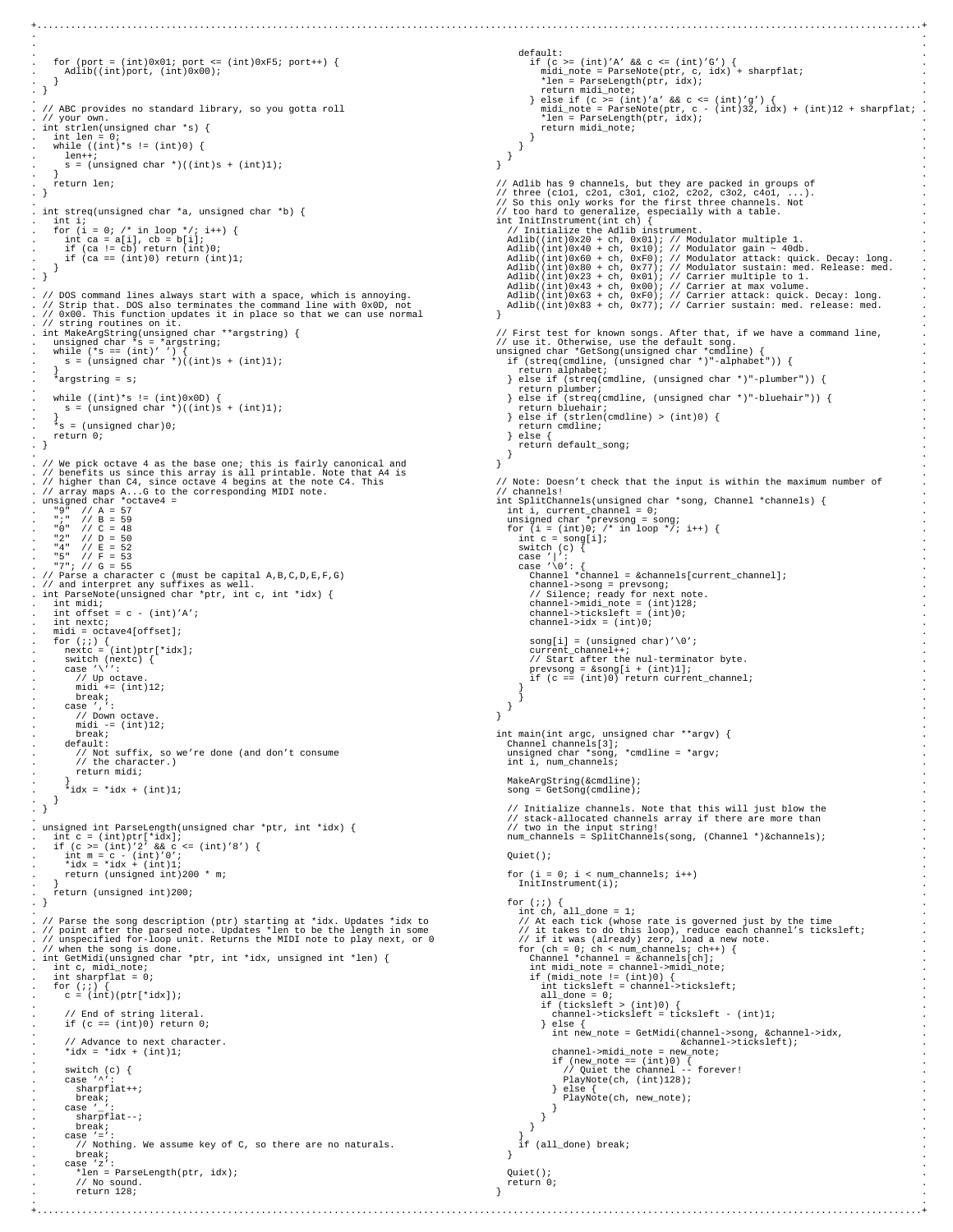# \*\* 30. Is this useful for anything? \*\*

No. This is a SIGBOVIK paper. < 3

## $**$  31 Future work  $**$

\*\* 31. Future work \*\*<br>There are many code size optimizations possible, and while nontrivial<br>programs can fit in this between the state of the conduction of the state of the state of the state of the state of the secution e

I initially designed CIL with the thought that it could be used for multiple such "compile C to X" projects. These are primarily jokes, but can occasionally be of legitimate use for low-level domain-specific tasks where th

(1 - fun of writing backend) \* time writing backend vs<br>(pain of writing low-level code by hand) \*<br>time writing low-level code by hand

but I have been informed that not all computer work is done purely for fun.) This "portable assembler" application of C remains relevant<br>today, and CIL or LLVMNOP is a much simpler than GCC or LLVM.

becausy and the design of such the design of such a finity and the set of such a thing is not so easy.<br>While it is possible to "compile away" certain features by turning them into something "simpler," it's not straightfor

On the topic of taking away, one might ask: What is the minimal subset of bytes we could imagine using?

There are some trivial subtractions: We never emit the BOUND<br>instruction (0x62, lowercase b) and it does not seem useful; a few of<br>the segment prefix instructions are also unused. The instructions like<br>"ASCII Adjust After There are some trivial subtractions: We never emit  $^{\rm the}$ **BOUND** 

"small" (0x2020) and "large" (0x7e7e) constants.<br>
Others have produced compilers for high-level languages with very<br>
chears have produced instruction on its own is Turing-complete (note however<br>
that the mov instruction o

Of course, everyone knows that even unary numbers (just like one symbol repeated a given number of times) is Turing complete, via Godel



The author would like to thank the fastidious SIBOVIK "Program" Committee for "Evaluating" my paper.

\*\* 33. Bibliography \*\*

\*\* 32. Acknowledgements \*\*

- [KNPH'14] Tom Murphy VII. "New results in k/n Power-Hours." SIGBOVIK, April 2014.
- [MTMC'08] Tom Murphy VII. "Modal Types for Mobile Code." Ph.D. thesis,<br>Carnegie Mellon University, January 2008. Technical report<br>CMU-CS-08-126.
- [LLVM'04] Chris Lattner and Vikram Avde. "LLVM: A Compilation Framework for Lifelong Program Analysis and Transformation." CGO, March 2004.
- [CKIT'00] David Ladd, Satish Chandra, Michael Siff, Nevin Heintze, Dino<br>Oliva, and Dave MacQueen. "Ckit: A front end for C in SML." March<br>2000. http://smlnj.org/doc/ckit/
- [INTC'01] Intel Corporation. "IA-32 Intel Architecture Software Developer's Manual. Volume 2: Instruction Set Reference." 2001.
- [ABC'05] Steve Mansfield. "How to interpret abc music notation." 2005.
- [MOV'13] Stephen Dolan. "mov is Turing-complete". 2013.
- [MVF'16] Chris Domas. "M/o/Vfuscator2". August 2015. https://github.com/xoreaxeaxeax/movfuscator

Please see http://tom7.org/abc for supplemental material.

encoding. So what's the big deal?